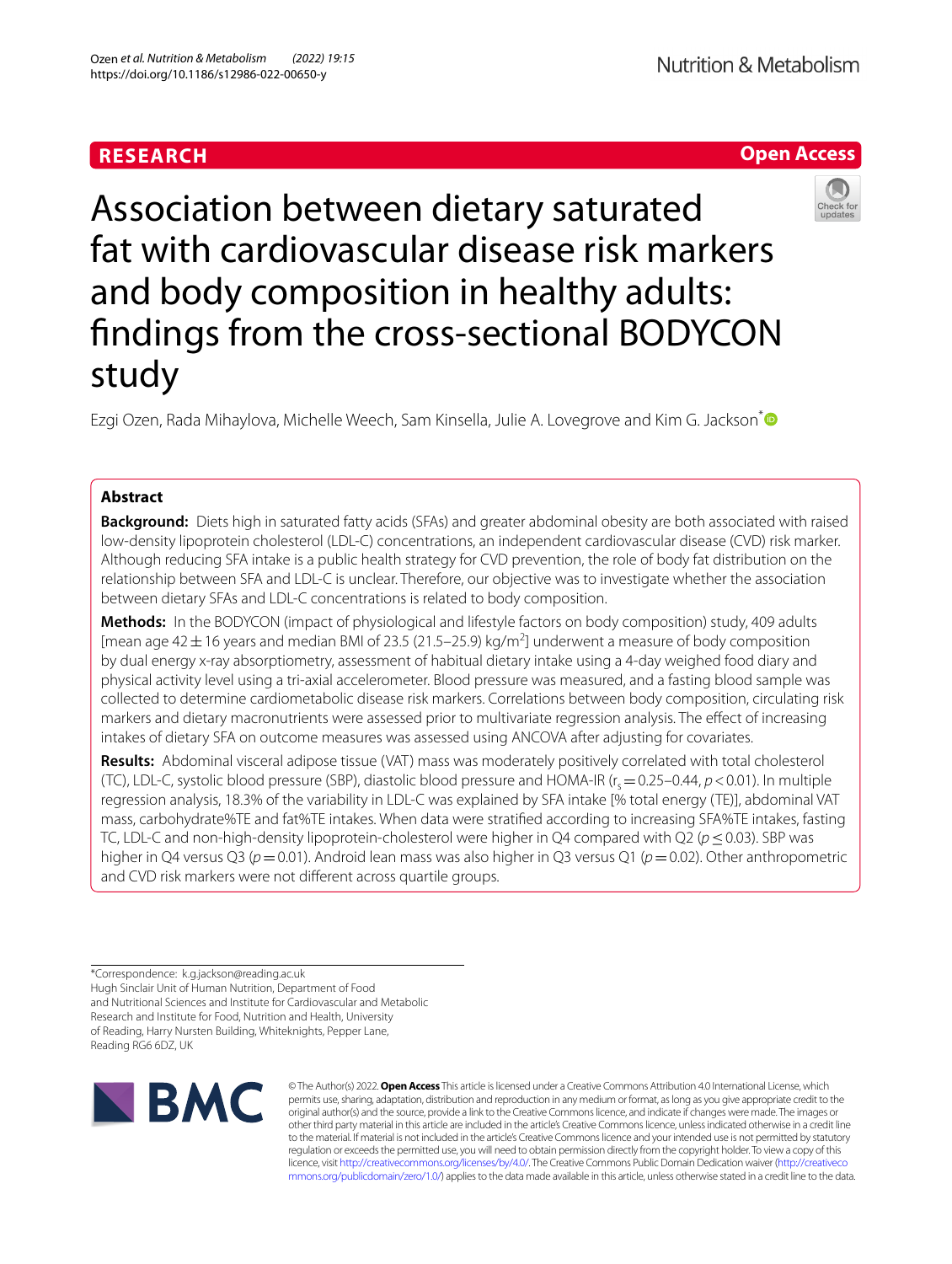**Conclusions:** Although dietary SFA was found to explain 9% of the variability in LDL-C, stratifcation of data according to quartiles of SFA intake did not reveal a dose-dependent relationship with LDL-C concentration. Furthermore**,** this association appeared to be independent of abdominal obesity in this cohort.

*Clinical Trail registration: Trial registration*: clinicaltrials.gov as NCT02658539. Registered 20 January 2016, [https://clini](https://clinicaltrials.gov/ct2/show/NCT02658539) [caltrials.gov/ct2/show/NCT02658539](https://clinicaltrials.gov/ct2/show/NCT02658539).

**Keywords:** Body composition, Abdominal obesity, Dietary fat quality, SFA intake, DXA

## **Introduction**

Diet is one of the most important modifable risk factors for cardiovascular diseases (CVDs), with studies reporting a link between high intakes of dietary saturated fatty acids (SFAs) and elevated low-density lipoprotein-cholesterol (LDL-C), a well-documented independent risk factor for this disease [[1,](#page-12-0) [2\]](#page-12-1). Although many studies have investigated the effect of reducing dietary SFA intake on the fasting lipid profle, replacement with unsaturated fatty acids was found to be more benefcial compared to carbohydrates or protein  $[3, 4]$  $[3, 4]$  $[3, 4]$  $[3, 4]$ . Thus, current UK recommendations for CVD prevention are to decrease dietary SFA intake to less than 10% of total energy (TE) via replacement with polyunsaturated (PUFAs) and monounsaturated fatty acids (MUFAs) [[5\]](#page-12-4). However, there is also consistent evidence suggesting no beneficial effect of reducing dietary SFA intake on CVD mortality [\[6](#page-12-5)[–8](#page-12-6)]. These discrepancies between studies indicate that there may be other factors afecting this relationship.

Obesity is a rapidly growing global public health problem afecting over one third of the world's population [\[9](#page-12-7), [10\]](#page-12-8). An excessive accumulation of body fat is positively associated with the risk of cardiometabolic diseases such as CVD and type 2 diabetes [\[11](#page-12-9)]. Body mass index (BMI) has been used routinely at a population level to assess adiposity and identify people with increased metabolic disease risk. However, body fat distribution is now considered to be a better indicator of chronic disease risk than BMI, with fat accumulation in the abdominal area [especially visceral adipose tissue (VAT)] associated with greater CVD risk compared with gynoid adiposity [\[12–](#page-12-10)[15\]](#page-12-11). Moderately elevated LDL-C concentrations and insulin resistance have been observed in people with increased abdominal fat accumulation  $[16-18]$  $[16-18]$ . As a result, there is a considerable interest in the physiological and lifestyle characteristics that infuence body fat distribution [\[19,](#page-13-0) [20](#page-13-1)].

Storage of body fat is infuenced by non-modifable factors such as age and sex [\[21\]](#page-13-2), but also by modifable lifestyle factors such as diet [\[22](#page-13-3)]. Studies have investigated the efect of dietary fat quality on body composition, with diferential associations shown between dietary SFA (positive) and PUFA/MUFA (negative) with abdominal obesity [[23](#page-13-4)[–25](#page-13-5)]. Although the impact of dietary SFAs on LDL-C concentrations has been shown in many studies, the efect of body composition on this relationship is poorly understood. A small number of studies have reported BMI to be inversely associated with the LDL-C response to reduced SFA intake [\[26](#page-13-6)]. As dietary SFAs are reported to infuence both LDL-C concentrations and body composition, the efect of dietary SFAs on LDL-C, therefore, might be related to its efect on body fat content and distribution.

Thus, the purpose of this study was to investigate whether the impact of dietary SFA on LDL-C was associated with body composition. We hypothesized that higher SFA intakes are related to increased LDL-C concentrations due to greater fat accumulation in the abdominal area.

## **Methods**

## **Subjects**

Healthy men and women  $(n=409)$  aged 18–70 years were recruited from Reading and the surrounding area (UK), from 2014 through 2019 using posters, pamphlets and by contacting previous volunteers registered on the Hugh Sinclair Unit of Human Nutrition volunteer database at the University of Reading. A Medical and Lifestyle questionnaire was used to assess the suitability of interested volunteers before potentially eligible individuals were invited to attend a screening session in which they were provided with detailed information about the study before signing a consent form. All subjects were assessed after fasting overnight for 12 h. During the screening visit, blood pressure and anthropometric measurements were taken and a fasting blood sample was collected for the measurement of fasting blood lipids [total cholesterol (TC), triacylglycerol (TAG) and high density lipoprotein cholesterol (HDL-C)], glucose, kidney and liver function markers (alkaline phosphatase, alanine aminotransferase, γ-glutamyl transferase, serum creatinine, total bilirubin and uric acid) by using the ILAB 600 clinical chemistry analyser (Werfen Ltd, Warrington,UK). To determine the haemoglobin level, a further blood sample was sent to the Royal Berkshire Hospital Pathology Department (Reading, UK). All participants whose screening measurements matched the following inclusion criteria were invited to participate in the study: BMI 18.5–39.9 kg/m<sup>2</sup>,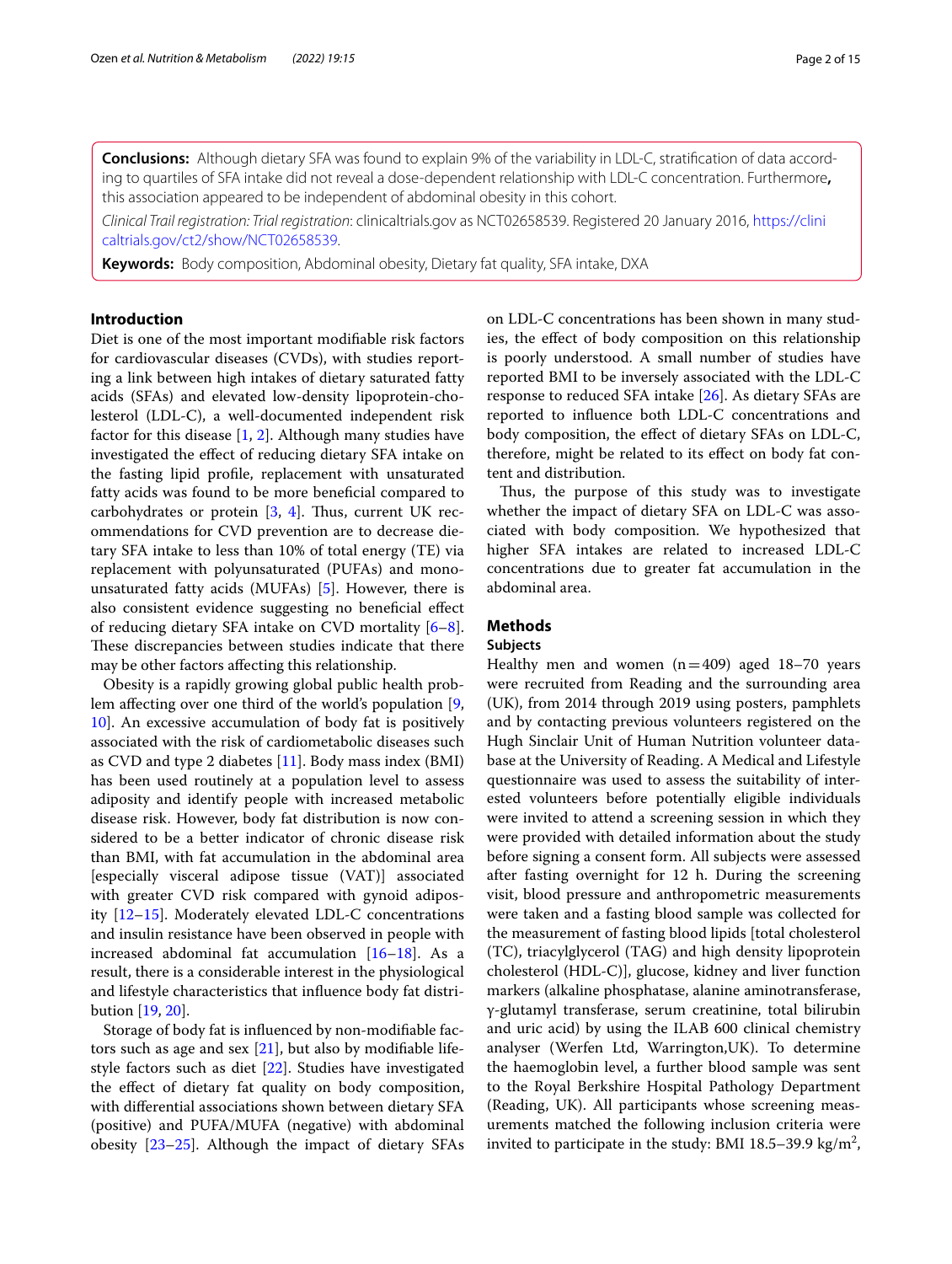TC<7.8 mmol/l, TAG<2.3 mmol/l, fasting blood glucose<7.8 mmol/l, haemoglobin>115 g/l for women and 130 g/l for men. Exclusion criteria included the following: having sufered a myocardial infarction/stroke in the past 12 months, history of diabetes or other endocrine disorders, bowel disease, cholestatic liver disease, pancreatitis, cancer, being on medication for hyperlipidemia, hypertension, infammation or hypercoagulation, being on a weight reducing diet and excessive alcohol consumption (<14 units/wk). Furthermore, due to the use of the dual energy x ray absorptiometry (DXA) to assess body composition, further exclusion criteria included arthritis or fracture deformity of spine or femur, history of bone related surgeries, radio-opaque implants or implanted medical devices. Females were also excluded if they were breast feeding, may be pregnant or planning a pregnancy in the next 12 months.

## **Study design**

Impact of physiological and lifestyle factors on body composition (BODYCON) was a single-centered observational cross-sectional study conducted in the Hugh Sinclair Unit of Human Nutrition at the University of Reading. The NHS and University of Reading Research Ethics Committees (reference numbers 14/SC/1095 and 13/55, respectively) both gave a favorable ethical opinion for conduct. This study was carried out in accordance with the Declaration of Helsinki and was registered at [www.clinicaltrials.gov](http://www.clinicaltrials.gov) (NCT02658539).

Participants attended a single study visit. For the day prior to this visit, participants were requested to abstain from strenuous exercise and consuming alcohol. A lowfat evening study meal and low-nitrate water (Buxton mineral water, Nestlé waters, UK) were provided by the researchers and participants were asked not to consume anything apart from this water after their evening meal. Before starting the study visit, a spot urine sample was collected and urine osmolarity was measured using an Osmocheck device (Vitech Scientifc Ltd., UK) to ensure participants were sufficiently hydrated for the body composition measurements and asked to complete a pre-DXA scan questionnaire. Weight, waist and hip circumferences were measured, followed by clinic blood pressure. Total body composition was assessed by DXA scan before a fasting blood sample was taken to measure cardiometabolic disease risk markers. Additionally, in the few days before their visit participants were asked to complete a 4-day weighed food diary for 3 consecutive weekdays and 1 weekend day while wearing a triaxial Actigraph activity monitor (ActiGraph, Florida, US) during the same time to assess dietary intake and physical activity levels, respectively. Premenopausal women not taking oral contraceptives attended their main study visit during the same phase of their menstrual cycle (days  $1 - 7$ ).

## **Anthropometric and blood pressure measurements**

Anthropometric and body composition measurements were performed with participants wearing light clothing and no shoes or metal objects. Height was measured to the nearest 1 cm using a stadiometer, facing forwards, and standing as straight as possible with their arms hanging loosely by their side and their head in the Frankfort plane. Body weight and BMI were determined by using a bioelectrical impedance analyser (Tanita BC-418, TAN-ITA UK Ltd, Middlesex, UK) and 1 kg was automatically deducted to account for the weight of the subject's light clothing. Waist circumference (WC) was measured at the midpoint between the lowest ribs and the top of the iliac crest while hip circumference was measured at the largest circumference around the buttocks. Both measurements were taken by a trained researcher while participants were standing straight after a gentle expiration. A non-stretch tape measure (Seca, UK) was used for both measures. The waist to hip ratio (WHR) and waist to height ratio (WHtR) were calculated as estimates of body fat distribution.

Blood pressure was measured three times using an Omron blood pressure monitor (Omron M3 digital automatic upper arm blood pressure monitor, Omron Healthcare Co UK Ltd.) and the average systolic blood pressure (SBP) and diastolic blood pressure (DBP) were calculated. Pulse pressure was determined by subtracting DBP from SBP.

**Visceral adiposity, fat mass and lean mas index calculations** Anthropometric indices were calculated to determine their relationship with dietary SFA and cardiometabolic disease risk markers. These included the visceral adiposity index (VAI = waist circumference/(39.68 +  $(1.88 \times BM)$ I))  $\times$  (TAG(mmol/L)/1.03)  $\times$  (1.31/HDL-C(mmol/L)) for men and VAI=waist circumference/(36.58 +  $(1.89 \times BM$ I))  $\times$  (TAG(mmol/L)/0.81)  $\times$  (1.52/HDL-C(mmol/L)) for women as an indicator of visceral adipose tissue function [[27\]](#page-13-7)), fat mass index (FMI=fat mass(kg)/height in  $m^2$ ) and lean mass index  $(LMI = lean \text{ mass}(kg)/height \text{ in } m^2)$ [[28\]](#page-13-8).

## **Assessment of dietary intake**

Habitual dietary intake was evaluated by using a 4-day weighed diet diary. To increase accuracy, an electronic kitchen scale and a selection of food portion sizes from the Food Atlas to record meals consumed outside of home [[29\]](#page-13-9) were provided to the participants. Instructions on how to complete the diary were given both verbally and in written form by the researchers. For each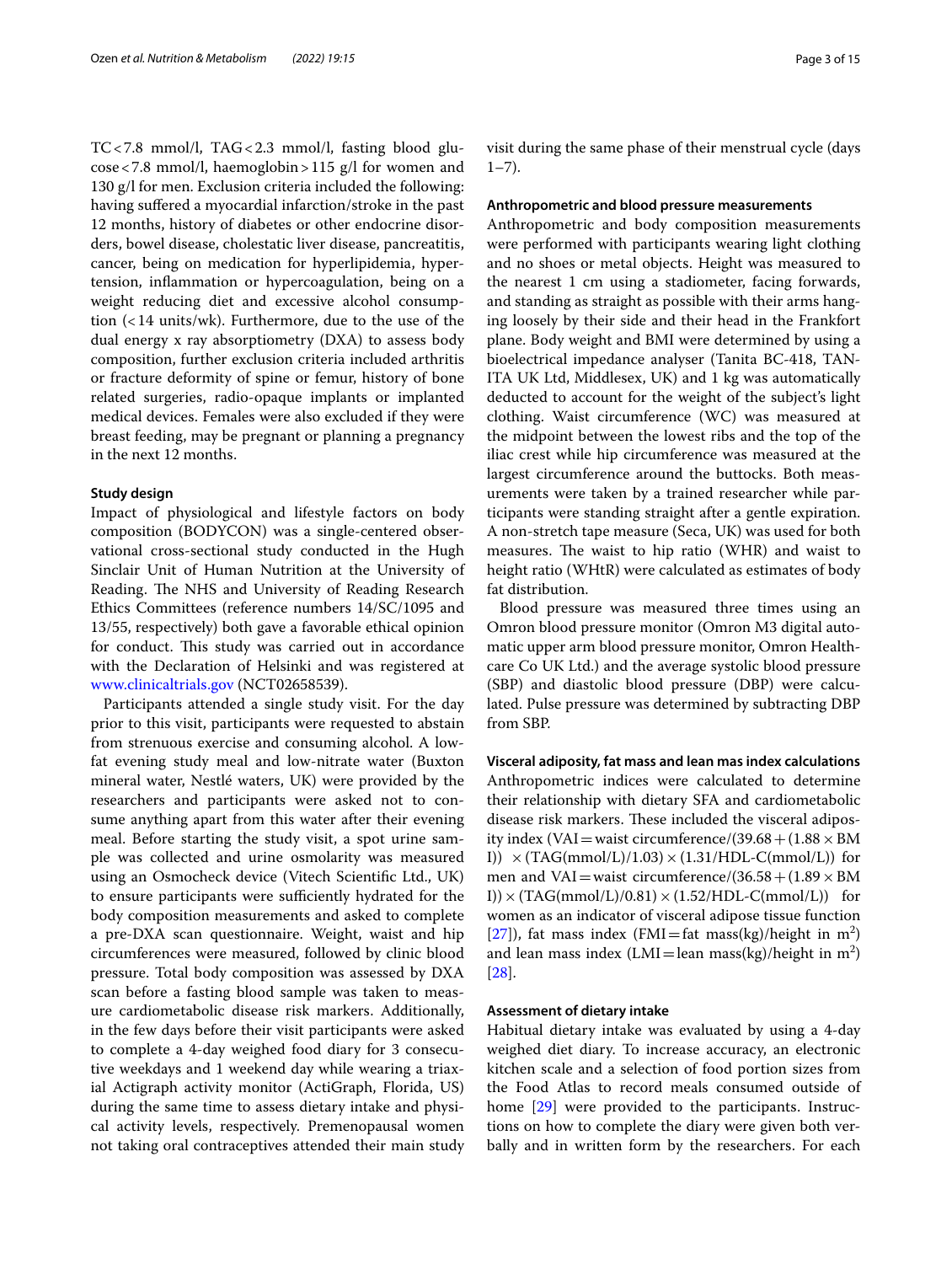subject, nutrient and energy intakes were calculated using Dietplan 7 (Forestfeld Software) and the total dietary intakes were divided by the number of days recorded to give mean daily intakes. Data entered on Dietplan was checked by a single researcher at the end of the study. For dietary data inclusion, participants were required to complete at least 3 days of the diet diary and report feasible dietary intakes between 500 and 3500 kcal per day for women and 800 and 4000 kcal per day for men. Individuals with dietary intakes outside of these ranges have been previously reported to be under and over reporters [\[30](#page-13-10)].

### **Physical activity**

A tri-axial accelerometer was used to measure physical activity levels (Actigraph wGT3X+, Actigraph, LLC). Participants were asked to wear the accelerometer for 4 consecutive days including 3 weekdays and 1 weekend day and keep an activity diary for data cleaning purposes. It was worn around the abdomen above their right hip bone, and they were asked to remove the device only for showering or during swimming. Device initialization, data processing and analysis were conducted using Actilife Data Analysis Software (Version 6.11.5) as previously described [[31](#page-13-11)]. Raw data was collected at a 30 Hz sample rate. For inclusion in the physical activity analysis, participants were required to have produced counts on their activity monitor for  $\geq$  3-days (>600 min/day of wear time) [\[32](#page-13-12)]. Non-wear-time was defined as > 60 min of zero activity counts  $[33]$  $[33]$ . Data were summarized in 60-s epochs and cut-points were used to classify wear time as: sedentary behaviour (<100 counts/min), light/lifestyle physical activity (760–1951 counts/min), moderate physical activity (1952–5724 counts/min) and vigorous physical activity ( $\geq$  5725 counts/min) [[34](#page-13-14)]. For the purposes of the data analysis, the time spent in moderate and vigorous physical activity was combined. Mean energy expenditure from physical activity  $(EE_{PA})$  was calculated as kcal/day.

## **Details of the DXA procedure**

Prior to the DXA scan assessment, participants changed into clothing without zips and metal buttons or a disposable hospital garment and all metal artefacts were removed. Whole body composition was measured by Lunar iDXA (GE Healthcare, UK) and two operators performed the scanning and followed the manufacturer's guidelines for volunteer positioning and for scan acquisition. Participants laid supine on the Lunar iDXA scanning table with knees and ankles positioned together using the Lunar Velcro supports. Arms were positioned to the side of the body, with palms facing towards the body and participants were required to lie still during the total body composition scan. All scans were analysed using enCORE Software, version 15 (GE Healthcare, UK) with the advance software package CoreScan, which also estimates the mass and volume of visceral fat within the abdomen. The machine's performance was checked daily by running a quality assurance test according to the manufacturer's instructions before each scanning session.

## **Biochemical analysis**

Blood samples collected into the serum separator and K<sub>3</sub>EDTA blood tubes were centrifuged at  $1700 \times g$ (3000 rpm) for 15 min at room temperature and 4  $^{\circ}C$ , respectively before aliquoting into Eppendorf tubes and stored at − 20 °C. Fasting serum lipids (non-esterifed fatty acids (NEFA) (Alpha Laboratories Ltd., Hampshire, UK), TC, HDL-C and TAG), glucose, C-reactive protein (CRP), and ɣ-glutamyl transferase (GGT) were quantifed in the main study visit sample by using the ILAB 600 clinical chemistry analyser with reagents from Werfen (Werfen (UK) Ltd., Warrington, UK). Plasma uric acid was measured using RX Daytona Plus clinical chemistry analyser (Randox Laboratories Ltd., County Antrim, UK) using a kit supplied by Randox. The Friedewald formula was used to estimate fasting LDL-C concentrations [[35\]](#page-13-15). Non-HDL-C was calculated by subtracting HDL-C from TC. ELISA kits were used to analyse serum insulin (Dako Ltd., High Wycombe, UK) and plasma adiponectin (Quantikine kit, R&D Systems, Europe Ltd.) concentrations. Homeostatic model assessment for insulin resistance (HOMA-IR) was calculated by using the following equation: [fasting insulin (pmol/l)  $\times$  fasting glucose (mmol/l)]/135 [\[36\]](#page-13-16). Serum 25 hydroxyvitamin  $D_2$  and 25 hydroxyvitamin  $D_3$  was measured by the LGC group (LGC Ltd., Middlesex, UK) and summed to obtain total 25 hydroxy vitamin D (25(OH)D).

## **Statistical analysis**

Statistical analyses were performed using IBM SPSS Statistics version 25 (SPSS Inc., IL, US). Data was presented as mean $\pm$ standard deviation (SD) for normally distributed variables and as median (interquartile range) for non-normally distributed variables in Tables [1](#page-4-0) and [2](#page-5-0). Normality was assessed using the Kolmogorov–Smirnov test and  $Q-Q$  plots. The logarithms or square root transformations were used for several outcome measures including BMI, body fat mass, abdominal VAT mass, dietary protein and trans-fat, TAG, LDL-C: HDL-C ratio, TC: HDL-C ratio, NEFA, CRP, GGT, adiponectin, insulin and HOMA-IR, steps/day,  $EE_{PA}$ , and percentage time spent performing moderate to vigorous physical activity. Parametric independent sample t tests were used for normally distributed and transformed data to determine the diferences between the male and female groups. Spearman's correlations were used to analyse relationships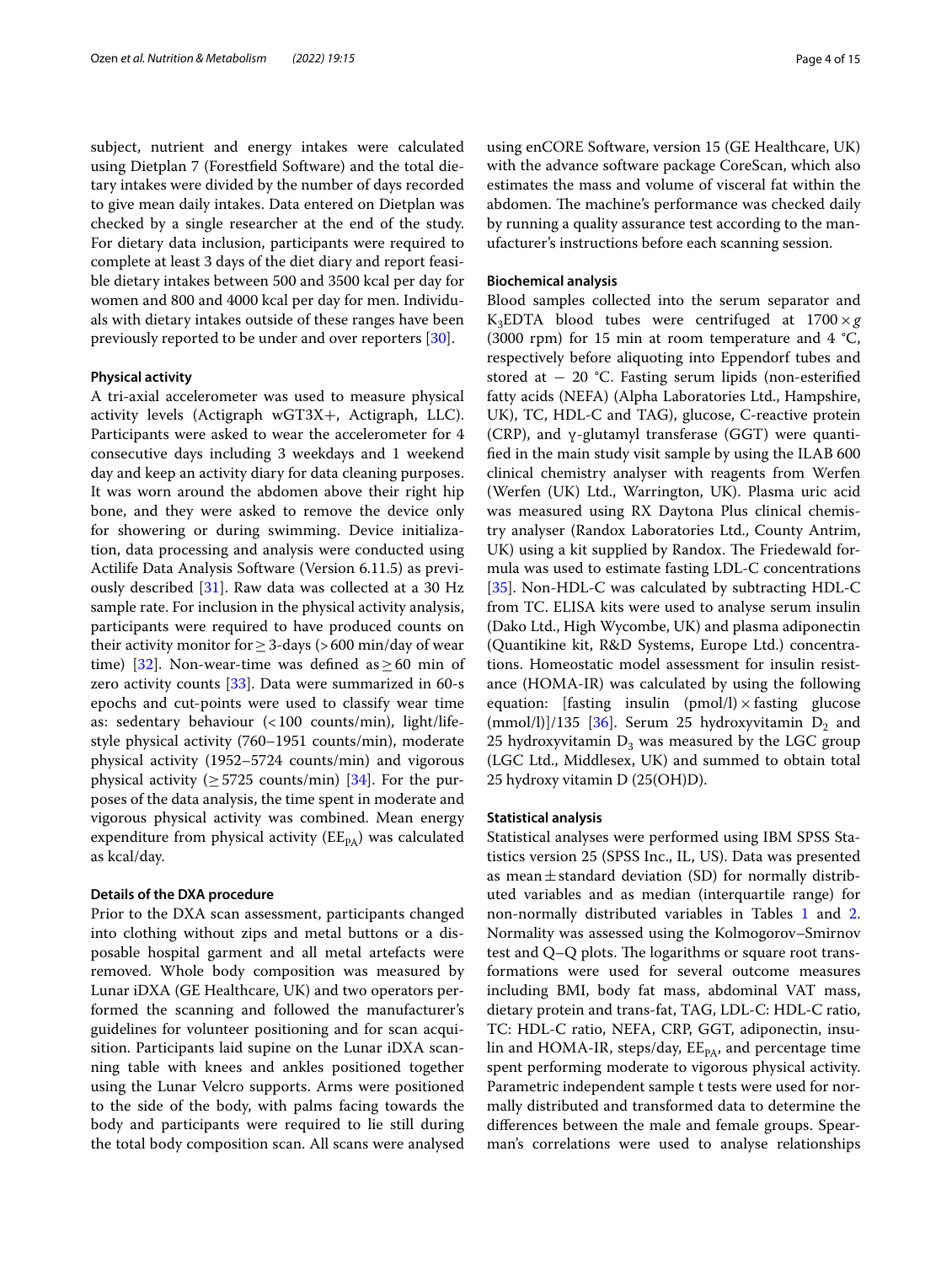## <span id="page-4-0"></span>**Table 1** Characteristics of BODYCON study participants

|                                 | All $(n = 409)$     | Men $(n = 190)$     | Women $(n=219)$      | p value <sup>a</sup> |
|---------------------------------|---------------------|---------------------|----------------------|----------------------|
| Outcome measures <sup>b</sup>   |                     |                     |                      |                      |
| Age, years                      | $42 \pm 16$         | $42 \pm 15$         | $42 \pm 16$          | 0.93                 |
| Weight, kg                      | $70.4 \pm 14.0$     | $78.3 \pm 12.2$     | $63.5 \pm 11.7$      | < 0.01               |
| Height, m                       | $1.71 \pm 0.01$     | $1.78 \pm 0.07$     | $1.64 \pm 0.07$      | < 0.01               |
| BMI, kg/m <sup>2</sup>          | 23.5 (21.5-23.9)    | 24.2 (22.7-26.5)    | 22.5 (20.8-25.4)     | 0.01                 |
| WC, cm                          | $83.8 \pm 11.9$     | $89.1 \pm 10.3$     | 79.2±11.2            | < 0.01               |
| HC, cm                          | $101 + 9$           | $102 + 9$           | $100 \pm 10$         | 0.04                 |
| WHR                             | $0.83 \pm 0.08$     | $0.88 \pm 0.07$     | $0.79 \pm 0.08$      | < 0.01               |
| WHtR                            | $0.49 \pm 0.07$     | $0.50 \pm 0.06$     | $0.48 \pm 0.07$      | < 0.01               |
| Blood pressure, mmHg            |                     |                     |                      |                      |
| Systolic                        | $120 \pm 14$        | $124 \pm 11$        | $117 + 15$           | < 0.01               |
| Diastolic                       | $72 + 9$            | 74±9                | $70\pm9$             | < 0.01               |
| Pulse pressure                  | $48 + 11$           | $50 \pm 10$         | $47 + 10$            | < 0.01               |
| Body composition measures       |                     |                     |                      |                      |
| Body fat, %                     | $28.3 \pm 8.4$      | $23.7 \pm 7.2$      | $32.3 \pm 7.4$       | < 0.01               |
| Fat mass, kg                    | 19.0 (14.3-25.0)    | 17.8 (12.9-24.9)    | 19.3 (15.5 - 25.2)   | 0.01                 |
| Lean mass, kg                   | $48.4 \pm 10.5$     | $40.7 \pm 5.7$      | $57.2 \pm 7.4$       | < 0.01               |
| Trunk fat mass, kg              | $10.4 \pm 5.0$      | $10.9 \pm 5.2$      | $10.0 \pm 4.9$       | 0.09                 |
| Abdominal VAT, q                | 393 (178-811)       | 691 (367-1240)      | 237 (99-440)         | < 0.01               |
| Android fat, %                  | $30.5 \pm 12.1$     | $29.1 \pm 12.1$     | $31.8 \pm 11.8$      | 0.03                 |
| Gynoid fat, %                   | $32.2 \pm 9.9$      | $24.9 \pm 7.0$      | 38.7±7.2             | 0.01                 |
| A/G fat ratio                   | $0.96 \pm 0.29$     | $1.13 \pm 0.28$     | $0.80 \pm 0.21$      | 0.01                 |
| <b>Body Composition Indexes</b> |                     |                     |                      |                      |
| FMI, $kg/m2$                    | $7.05 \pm 2.93$     | $6.10 \pm 2.43$     | $7.88 \pm 3.09$      | 0.01                 |
| LMI, $kg/m2$                    | $16.4 \pm 2.2$      | $18.0 \pm 1.7$      | $15.0 \pm 1.5$       | 0.01                 |
| VAI                             | $1.01 \pm 0.68$     | $1.03 \pm 0.71$     | $1.00 \pm 0.65$      | 0.66                 |
| Biochemistry                    |                     |                     |                      |                      |
| TC, mmol/L                      | $5.13 \pm 1.10$     | $5.05 \pm 1.18$     | $5.20 \pm 1.02$      | 0.10                 |
| TAG, mmol/L                     | $0.83(0.66 - 1.16)$ | $0.93(0.69 - 1.39)$ | $0.79(0.64 - 1.02)$  | 0.01                 |
| HDL-C, mmol/L                   | $1.65 \pm 0.40$     | $1.51 \pm 0.40$     | $1.78 \pm 0.36$      | 0.01                 |
| LDL-C, mmol/L                   | $3.03 \pm 0.93$     | $3.07 \pm 1.00$     | $2.99 \pm 0.86$      | 0.66                 |
| Non-HDL-C, mmol/L               | $3.48 \pm 1.00$     | $3.55 \pm 1.07$     | $3.43 \pm 0.94$      | 0.34                 |
| TC:HDL ratio                    | $3.00(2.63 - 3.76)$ | 3.44 (2.78-4.03)    | 2.81 (2.56-3.29)     | 0.01                 |
| LDL-C:HDL-C ratio               | 1.76 (1.42-2.30)    | 2.08 (1.58-2.56)    | $1.60(1.35 - 2.04)$  | 0.01                 |
| Glucose, mmol/L                 | $5.03 \pm 0.48$     | $5.13 \pm 0.51$     | $4.94 \pm 0.44$      | 0.01                 |
| Insulin, pmol/L                 | 26.4 (17.3-39.9)    | 27.1 (16.9-42.5)    | 26.3 (18.2-37.7)     | 0.69                 |
| <b>HOMA-IR</b>                  | $0.98(0.07 - 5.30)$ | $1.04(0.63 - 1.63)$ | $0.97(0.62 - 1.41)$  | 0.41                 |
| NEFA, µmol/L                    | 416 (318-546)       | 388 (310-518)       | 427 (327-567)        | 0.01                 |
| CRP, mg/L                       | $0.62(0.29 - 1.46)$ | $0.63(0.31 - 1.43)$ | $0.62(0.28 - 1.52)$  | 0.91                 |
| GGT, U/L                        | 16.9 (14.0-22.7)    | 20.5 (16.2-27.5)    | 15.3 (13.2-19.0)     | 0.01                 |
| Uric acid, umol/L               | $280 \pm 68$        | $323 \pm 59$        | $242 \pm 51$         | 0.01                 |
| Adiponectin, µg/mL              | 5.11 (2.48-9.07)    | 4.19 (2.22-6.02)    | $6.70(2.93 - 11.38)$ | 0.01                 |
| 25-Hydroxyvitamin D, ng/mL      | $23.9 \pm 11.3$     | $23.4 \pm 10.8$     | $24.3 \pm 11.7$      | 0.50                 |

*A/G fat ratio* android to gynoid fat ratio, *BMI* body mass index, *CRP* C-reactive protein, *F* female, *FFM* fat free mass, *FMI* fat mass index, *GGT* gamma-glutamyl transferase, *HC* hip circumference, *HDL-C* high density lipoprotein cholesterol, *LDL-C* low density lipoprotein cholesterol, *LMI* lean mass index, *M* male, *NEFA* non-esterifed fatty acids, *TAG* triacylglycerol, *TC* total cholesterol, *VAT* visceral adipose tissue, *VAI* visceral adiposity index, *WC* waist circumference, *WHR* waist to hip ratio, *WHtR* waist to height ratio

<sup>a</sup> Data were analyzed by independent t tests and presented as mean±SD or median (interquartile range); *p*≤0.05 was considered significant

<sup>b</sup> Sample sizes differ as follows: Blood pressure n=406 (M:187/F:219); body composition measures n=370 (M:174/F:196); biochemistry n=405 (M:188/F:217); insulin and HOMA-IR n=272 (M:109/F:163); NEFA n=362 (M:168/F:194); CRP n=403 (M:188/F:215), GGT n=330 (M:135/F:195); UA, adiponectin and 25-hydroxyvitamin D, n=366 (M:172/F:194)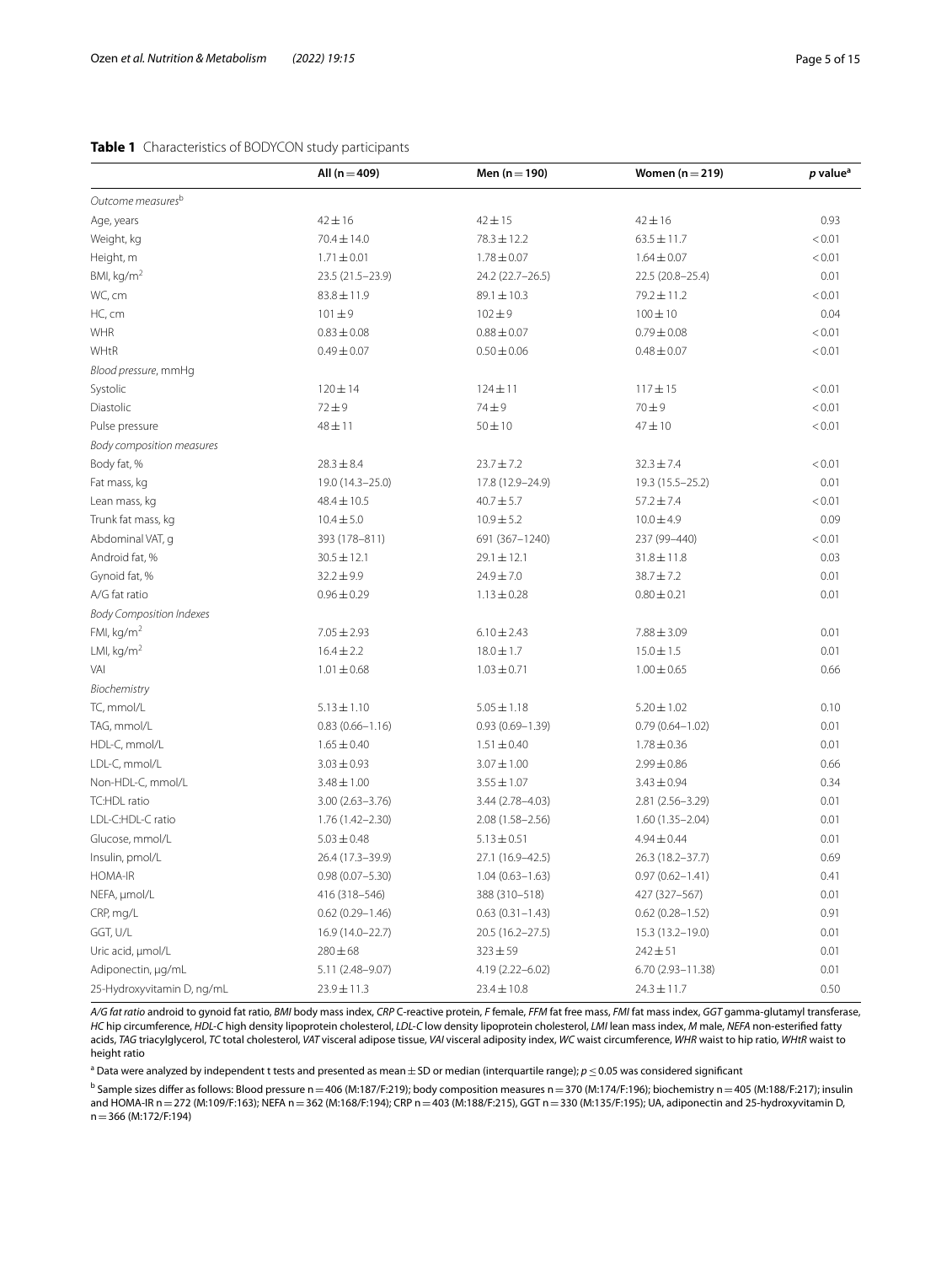|                                         | All $(n = 391)$     | Men $(n = 179)$     | Women $(n=239)$     | p value <sup>a</sup> |
|-----------------------------------------|---------------------|---------------------|---------------------|----------------------|
| Dietary energy and macronutrient intake |                     |                     |                     |                      |
| Energy, MJ/day                          | $8.50 \pm 2.47$     | $9.62 \pm 2.51$     | $7.56 \pm 2.00$     | < 0.01               |
| Total Fat, %TE                          | $36.5 \pm 8.6$      | $34.6 \pm 9.6$      | $36.4 \pm 7.8$      | 0.82                 |
| SFA, %TE                                | $13.0 \pm 4.5$      | $13.3 \pm 5.2$      | $12.8 \pm 3.7$      | 0.36                 |
| MUFA, %TE                               | $13.7 \pm 3.8$      | $13.6 \pm 4.1$      | $13.8 \pm 3.6$      | 0.70                 |
| PUFA, %TE                               | $6.17 \pm 2.11$     | $6.09 \pm 2.33$     | $6.24 \pm 1.91$     | 0.51                 |
| n-6 PUFA, %TE                           | $5.66 \pm 2.91$     | $5.33 \pm 3.03$     | $5.93 \pm 2.79$     | 0.04                 |
| n-3 PUFA, %TE                           | $0.86 \pm 0.59$     | $0.82 \pm 0.49$     | $0.90 \pm 0.67$     | 0.17                 |
| Trans fat, %TE                          | $0.49(0.34 - 0.68)$ | $0.50(0.35 - 0.72)$ | $0.49(0.33 - 0.63)$ | 0.05                 |
| Protein, %TE                            | 17.1 (14.8-20.2)    | $17.0(14.5 - 20.4)$ | 17.4 (15.0–19.7)    | 0.58                 |
| Carbohydrate, %TE                       | $45.8 \pm 10.9$     | $45.4 \pm 12.1$     | $46.1 \pm 9.8$      | 0.52                 |
| Total Sugars, %TE                       | $18.7 \pm 6.6$      | $17.7 \pm 7.0$      | $19.6 \pm 6.0$      | 0.01                 |
| Dietary Fibre (AOAC), g/day             | $24.3 \pm 8.8$      | $25.2 \pm 8.9$      | $23.5 \pm 8.6$      | 0.07                 |
| Physical activity level <sup>b</sup>    |                     |                     |                     |                      |
| Steps/day                               | 8953 (6948-11,941)  | 8500 (6517-10,717)  | 9288 (7193-12,024)  | 0.02                 |
| Energy expended (kcal/day)              | 254 (157-431)       | 324 (195-524)       | 224 (141-349)       | < 0.01               |
| Percentage time per day spent           |                     |                     |                     |                      |
| Sedentary                               | $69.8 \pm 7.3$      | $71.1 \pm 7.4$      | $68.9 \pm 7.1$      | 0.01                 |
| Performing light PA                     | $25.5 \pm 6.8$      | $24.3 \pm 6.6$      | $26.3 \pm 6.9$      | 0.01                 |
| Performing moderate to vigorous PA      | $4.2(2.7-6.2)$      | $4.0(2.6-6.1)$      | $4.4(2.7-6.3)$      | 0.34                 |

<span id="page-5-0"></span>**Table 2** Dietary intake and physical activity levels of the study participants

*AOAC* Association of Ofcial Analytical Chemist, *MUFA* monounsaturated fatty acids, *PA* physical activity, *PUFA* polyunsaturated fatty acids, *SFA* saturated fatty acids, *%TE* % of total energy

a Diferences between men and women were analyzed by independent t test and presented as mean±SD or median (interquartile range); *p*≤0.05 was considered signifcant

 $^{\rm b}$  Sample sizes differed as follows: Physical activity level n  $=$  327 (M:126/F:201) and steps/day n  $=$  309 (M:120/F:189)

between cardiometabolic disease risk markers with body composition measurements and dietary macronutrients in the whole group and in men and women separately (Spearman's Rho  $(r_s) = 0-0.3$  considered a weak correlation,  $r_s = 0.3-0.7$  moderate and  $r_s = 0.7-1.0$ strong). Stepwise multiple linear regression analysis was performed using P-in of 0.05 and P-out of 0.01 to establish the independent associations between LDL-C and abdominal VAT mass with the anthropometric measures, cardiometabolic disease risk markers and dietary macronutrients.

For further analysis, the study cohort with dietary data was stratifed according to dietary SFA intake expressed as %TE. Subjects in Q1 were selected to be within dietary recommendations for SFA ( $\leq$ 10%TE). General linear model (ANCOVA) was performed to investigate the impact of increasing intakes of dietary SFAs on subject characteristics, adjusting for age and sex. Post-hoc analyses with a Bonferroni correction were used to compare diferences between the SFA%TE quartile groups. Results are presented as estimated marginal means  $\pm$  SE for normally distributed and as median (interquartile range) for non-normally distributed variables in Table [5](#page-9-0) and *p*≤0.05 was considered significant.

## **Results**

### **Study participants**

A total of 438 healthy subjects were recruited, 29 of them dropped out between the screening and the main visit and 409 subjects (219 were women and 190 men) completed the study. The flow of participants in the study is shown in Fig. [1](#page-5-1). The cohort had a mean age of  $42 \pm 16$  years and median BMI of 23.5 (IQR 21.5–25.9)  $\text{kg/m}^2$ . The main characteristics of the BODYCON

<span id="page-5-1"></span>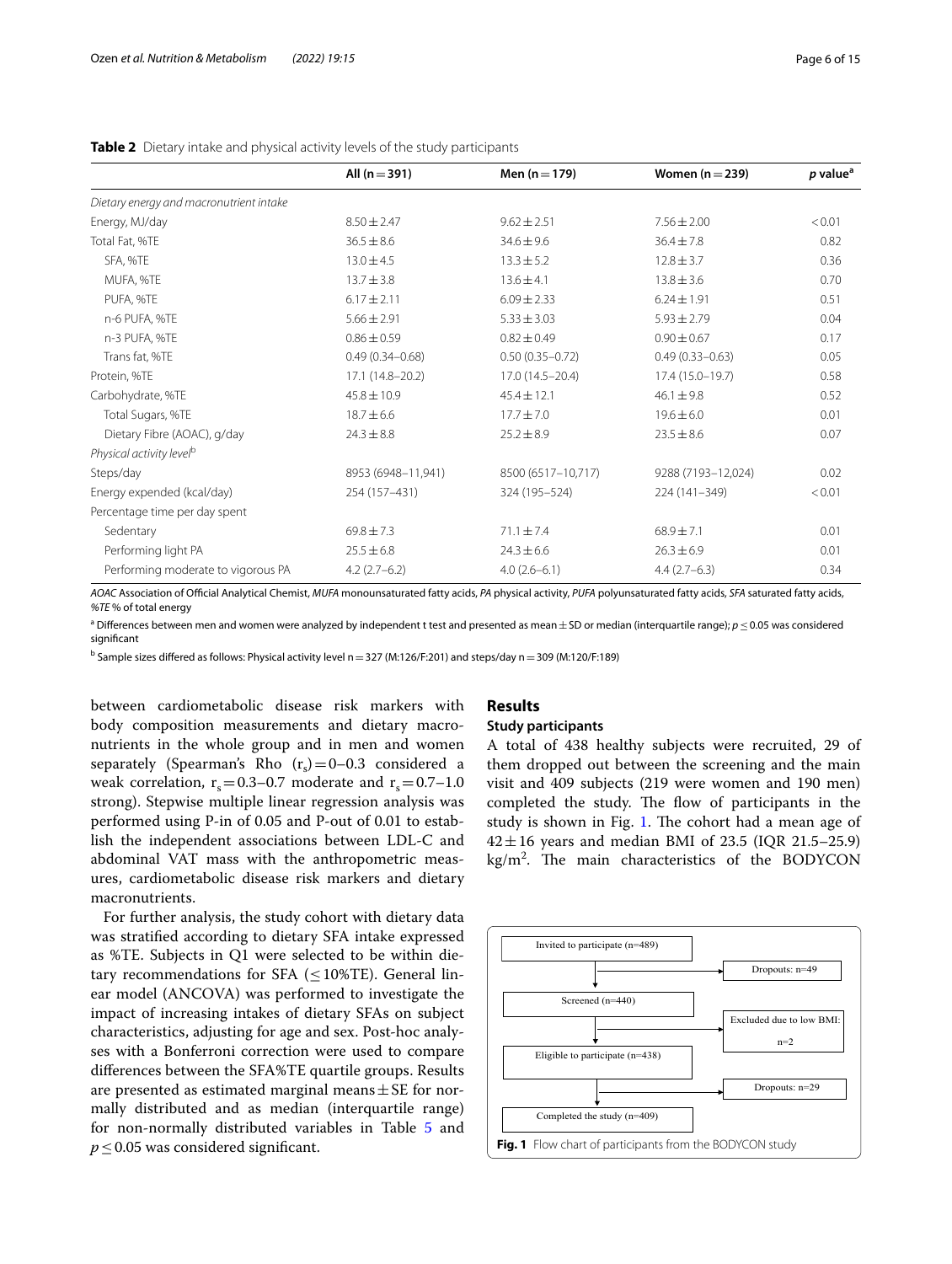study participants are shown in Table [1](#page-4-0). Men (47%) and women (53%) were approximately equally distributed and matched for age in the study population. Compared with women, men had greater BMI, body weight, WC, WHR, WHtR, SBP, and DBP ( $p$ <0.01 each). Women had signifcantly higher body fat, android fat percentage, gynoid fat percentage and fat mass ( $p \leq 0.03$ ), whilst men had a higher lean body mass, abdominal VAT mass, and android:gynoid (A/G) percentage fat ratio (*p*<0.01 each). Moreover, men had higher fasting serum TAG, glucose, GGT and UA concentrations and TC: HDL-C ratio (*p*<0.01 for all), while women had higher HDL-C, NEFA and adiponectin concentrations ( $p \leq 0.01$ ) (Table [1\)](#page-4-0).

The dietary intakes  $(n=391)$  and physical activity  $(n=327)$  levels of the study participants are shown in Table [2.](#page-5-0) Within the cohort, 2 subjects were identifed as under-reporters and 3 as over-reporters, with 13 further subjects excluded due to completion of<3 days of dietary intake  $(n=1)$  or did not provide a diet diary  $(n=12)$ . For the mean dietary intakes, men reported greater energy intakes  $(p<0.01)$ , but only trans-fat (%TE) intake was higher in men in terms of dietary macronutrients compared to women ( $p=0.05$ ), while women reported higher total sugar (%TE) and n-6 PUFA (%TE) intakes compared to men ( $p \le 0.04$ ). Regarding physical activity levels, 82 subjects were excluded according to inclusion criteria for the physical activity analysis. Compared with men, women had higher daily step counts and spent a greater percentage of time during the day performing light physical activity ( $p \le 0.02$ ). On average, men expended signifcantly more energy per day (approximately 100 kcal/ day) performing physical activity compared with women  $(p<0.01)$ . The percentage of time spent performing moderate to vigorous physical activity daily was not diferent between the sexes  $(p=0.34)$  (Table [2](#page-5-0)).

## **Association between body composition, cardiometabolic disease risk markers and dietary macronutrients**

Correlations between body composition measurements, CVD risk markers and dietary macronutrients in the whole group are shown in Table [3](#page-7-0) and Additional fle [1:](#page-12-14) Table [1](#page-4-0) and according to sex in Additional fle [1](#page-12-14): Tables S2 and S3. In the whole group body fat mass was found to have weak positive correlations with SBP and DBP, while abdominal VAT mass and A/G fat ratio had moderate positive correlations with both SBP and DBP ( $p < 0.01$ ). In addition, inverse moderate correlations were evident between HDL-C and several adiposity measurements, including abdominal VAT mass  $(p<0.01)$ . In contrast, moderate positive correlations were found between TAG, non-HDL-C, TC: HDL-C ratio and LDL-C: HDL-C ratio with abdominal VAT mass, android fat mass, android fat percentage and A/G fat ratio ( $p < 0.01$  for each). There were also weak positive correlations between LDL-C with SFA (%TE) and trans-fat (%TE)  $(p<0.01$  for each). Weak correlations were found between dietary macronutrients and cardiometabolic disease risk markers, with SFA (%TE) intake positively associated with TC, LDL-C, non-HDL-C and NEFA ( $p \le 0.05$ ), whereas carbohydrate (%TE) intake was negatively correlated with LDL-C  $(p < 0.01)$ .

For abdominal VAT mass, moderate positive correlations were found with insulin, HOMA-IR, glucose, CRP and uric acid, while there were weak, negative correlations with adiponectin and 25-hydroxyvitamin D levels ( $p \leq 0.05$ ). Regarding the association between diet and body composition, we observed weak correlations. n-6 PUFA (%TE) intake was negatively correlated with abdominal VAT mass, while trans-fat (%TE) intake was positively correlated  $(p < 0.01)$  (Table [3\)](#page-7-0).

After stratifying the group according to sex, a few sex-specifc associations were observed. Body fat mass and abdominal VAT mass were found to have weak to moderate positive correlations with both SBP and DBP in women, while only with DBP in men  $(p < 0.01)$ . In addition, inverse moderate correlations were evident between HDL-C and several adiposity measurements, including abdominal VAT mass in men  $(p < 0.01)$ , while there were weak inverse correlations between HDL-C and percentage body fat, fat mass and android fat percentage in women ( $p < 0.05$ ). Abdominal VAT mass was negatively correlated with n-6 PUFA (%TE) in men  $(p<0.01)$ , whilst in women there was a weak inverse correlation with carbohydrate (%TE) intake  $(p < 0.05)$ (Additional fle [1:](#page-12-14) S3).

## **Stepwise multivariate regression analysis**

The standardized regression coefficients, adjusted  $r^2$ and *p* values for the stepwise multivariate regression analysis are shown in Table [4.](#page-8-0) Only SFA (%TE) intake, abdominal VAT mass, total fat (%TE) and carbohydrate (%TE) intakes were found to be independently associated with fasting LDL-C, explaining 18.3% of the variability in this established CVD risk marker. Of these variables, 9% of this variability was explained by SFA (%TE) intake and 7% by abdominal VAT mass (Table [4\)](#page-8-0).

The TC: HDL-C ratio, DBP, GGT, HOMA-IR, sex, age, HDL-C and uric acid were independently associated with abdominal VAT mass and, together, these variables explained 64% of the variability in abdominal VAT mass. This analysis showed that TC: HDL-C ratio alone explained 33% of the variability in the mass of this fat depot.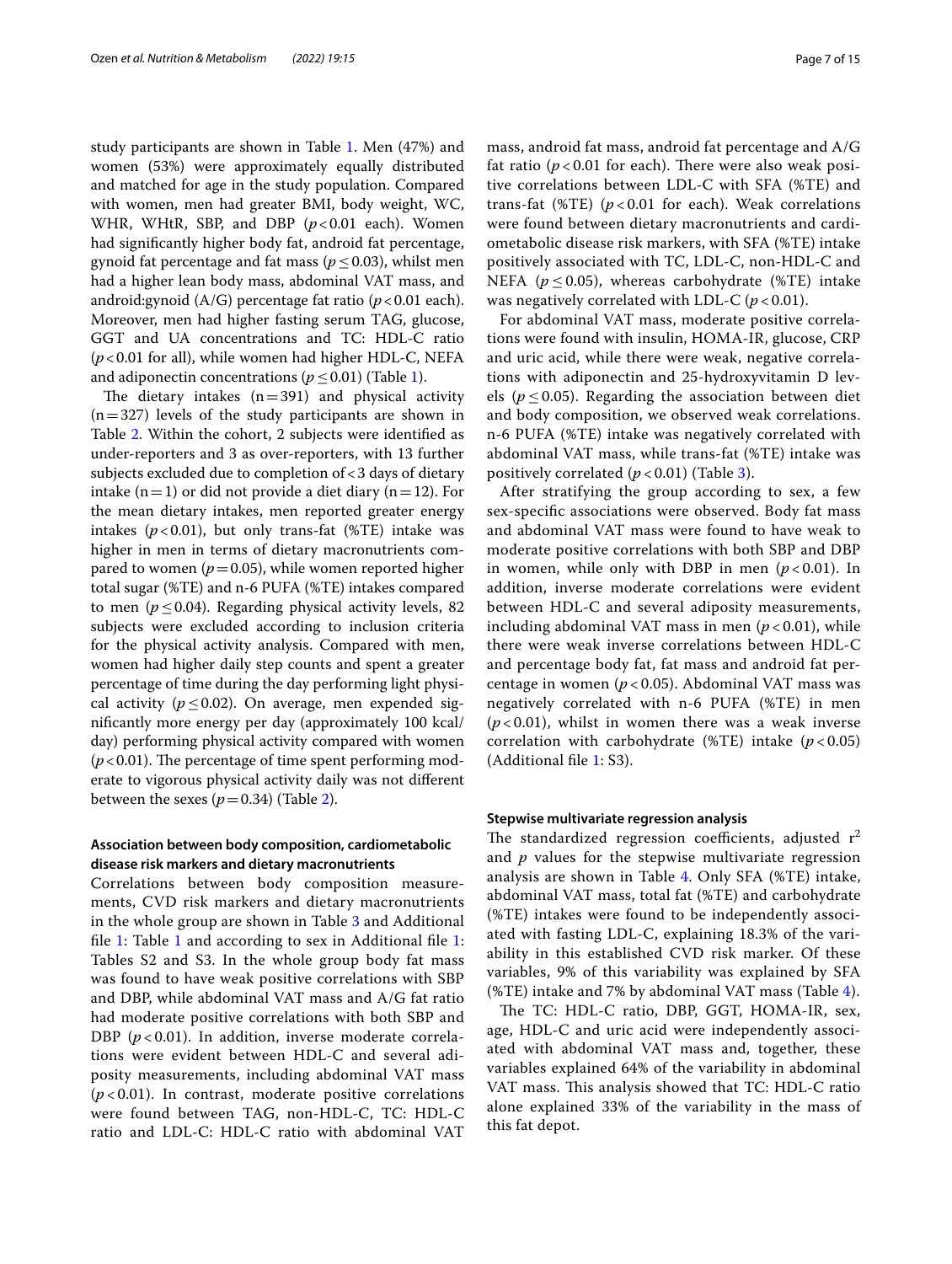<span id="page-7-0"></span>

| Table 3 Spearman's correlation coefficients (r <sub>s</sub> ) for the relationship between DXA body composition measurements, with CVD risk |  |  |  |  |  |
|---------------------------------------------------------------------------------------------------------------------------------------------|--|--|--|--|--|
| factors and dietary macronutrients                                                                                                          |  |  |  |  |  |

|                      | Body fat, % | Fat mass, kg | Lean mass, kg | VAT, q     | Android fat, kg | Android fat % | Gynoid fat % | A/G       |
|----------------------|-------------|--------------|---------------|------------|-----------------|---------------|--------------|-----------|
| Blood pressure, mmHg |             |              |               |            |                 |               |              |           |
| Systolic             | $-0.03$     | $0.15***$    | $0.33***$     | $0.40**$   | $0.25***$       | $0.14***$     | $-0.15***$   | $0.33***$ |
| Diastolic            | $0.13*$     | $0.29**$     | $0.21***$     | $0.44***$  | $0.37**$        | $0.31***$     | $-0.003$     | $0.39***$ |
| Pulse pressure       | $-0.14**$   | $-0.02$      | $0.25***$     | $0.16**$   | 0.03            | $-0.05$       | $-0.19**$    | $0.11*$   |
| Biochemistry         |             |              |               |            |                 |               |              |           |
| TC, mmol/L           | $0.19***$   | $0.17***$    | $-0.11*$      | $0.25***$  | $0.23**$        | $0.23***$     | $0.13*$      | $0.20**$  |
| TAG, mmol/L          | $0.21***$   | $0.35***$    | $0.18***$     | $0.46***$  | $0.42***$       | $0.38***$     | 0.06         | $0.43***$ |
| HDL-C, mmol/L        | $-0.02$     | $-0.23**$    | $-0.35**$     | $-0.35***$ | $-0.29**$       | $-0.20**$     | $0.11*$      | $-0.34**$ |
| LDL-C, mmol/L        | $0.17***$   | $0.20**$     | $-0.02$       | $0.32***$  | $0.27**$        | $0.25***$     | 0.09         | $0.26***$ |
| Non-HDL-C, mmol/L    | $0.22**$    | $0.27**$     | 0.02          | $0.41***$  | $0.36**$        | $0.33**$      | 0.10         | $0.35***$ |
| TC: HDL ratio        | $0.18***$   | $0.37**$     | $0.24***$     | $0.55***$  | $0.47**$        | $0.39**$      | $-0.001$     | $0.50**$  |
| LDL-C: HDL-C ratio   | $0.16***$   | $0.33***$    | $0.23**$      | $0.51***$  | $0.43***$       | $0.35***$     | $-0.01$      | $0.46**$  |
| NEFA, µmol/L         | $0.20**$    | $0.12*$      | $-0.17**$     | 0.04       | $0.10*$         | $0.15***$     | $0.20**$     | $-0.02$   |
| Glucose, mmol/L      | 0.07        | $0.23***$    | $0.22***$     | $0.41***$  | $0.31***$       | $0.23***$     | $-0.05$      | $0.35***$ |
| Insulin, pmol/L      | $0.35***$   | $0.41***$    | 0.02          | $0.34***$  | $0.41***$       | $0.42***$     | $0.24***$    | $0.32***$ |
| HOMA-IR              | $0.34**$    | $0.42***$    | 0.06          | $0.38**$   | $0.43**$        | $0.42**$      | $0.21***$    | $0.34**$  |
| CRP, mg/L            | $0.36***$   | $0.41***$    | 0.001         | $0.29***$  | $0.39**$        | $0.41***$     | $0.27***$    | $0.27**$  |
| GGT, U/L             | $-0.09$     | $0.11*$      | $0.35***$     | $0.37***$  | $0.22***$       | 0.11          | $-0.22**$    | $0.36***$ |
| Uric acid, µmol/L    | $-0.16**$   | $0.13*$      | $0.53***$     | $0.43***$  | $0.29**$        | $0.13*$       | $-0.35**$    | $0.51***$ |
| Adiponectin, µg/mL   | $0.18***$   | 0.02         | $-0.25**$     | $-0.14**$  | $-0.05$         | 0.02          | $0.25***$    | $-0.21$   |
| Total 25(OH)D, ng/mL | $-0.16**$   | $-0.14**$    | 0.05          | $-0.12*$   | $-0.08$         | $-0.11*$      | $-0.15***$   | $-0.14**$ |
| Dietary intake       |             |              |               |            |                 |               |              |           |
| Total fat, %TE       | 0.02        | 0.01         | $-0.03$       | 0.01       | 0.01            | 0.01          | 0.02         | 0.01      |
| SFA %TE              | 0.04        | 0.06         | 0.01          | 0.08       | 0.06            | 0.04          | 0.03         | 0.04      |
| MUFA, %TE            | 0.01        | $-0.01$      | $-0.05$       | $-0.02$    | $-0.01$         | $-0.004$      | 0.02         | $-0.01$   |
| PUFA, %TE            | $-0.07$     | $-0.15***$   | $-0.09$       | $-0.13*$   | $-0.16**$       | $-0.13*$      | $-0.04$      | $-0.14**$ |
| n-6 PUFA, %TE        | $-0.08$     | $-0.16**$    | $-0.11*$      | $-0.17**$  | $-0.19**$       | $-0.15***$    | $-0.02$      | $-0.18**$ |
| n-3 PUFA, %TE        | $-0.004$    | $-0.05$      | $-0.08$       | 0.01       | $-0.04$         | $-0.01$       | 0.02         | $-0.03$   |
| Trans fat, %TE       | 0.07        | $0.11*$      | 0.07          | $0.16***$  | $0.13***$       | $0.11*$       | 0.04         | $0.12*$   |
| Protein, %TE         | $-0.03$     | $-0.003$     | 0.07          | $-0.04$    | $-0.02$         | $-0.05$       | $-0.03$      | $-0.07$   |
| Carbohydrate, %TE    | 0.02        | 0.003        | $-0.05$       | $-0.03$    | 0.001           | 0.02          | 0.03         | 0.01      |
| Fibre (AOAC), g/day  | $-0.22**$   | $-0.14**$    | $0.21***$     | $-0.06$    | $-0.13*$        | $-0.21***$    | $-0.21***$   | $-0.07$   |
| Total Sugars, %TE    | 0.03        | $-0.01$      | $-0.11*$      | $-0.14**$  | $-0.04$         | $-0.04$       | 0.07         | $-0.11*$  |

Data analysed by Spearman's correlations

*AOAC* association of analytical chemists, *A/G* android to gynoid ratio, *CRP* C-reactive protein, *GGT* gamma-glutamyl transferase, *HDL-C* high density lipoprotein cholesterol, *HOMA-IR* homeostatic model assessment for insulin resistance, *LDL-C* low density lipoprotein cholesterol, *MUFA* monounsaturated fatty acids, *NEFA* nonesterifed fatty acids, *PUFA* polyunsaturated fatty acids, *SFA* saturated fatty acids, *TC* total cholesterol, *TAG* triacylglycerol, *%TE* % of total energy, *VAT* abdominal visceral adipose tissue, *total 25(OH)D*: 25-hydroxyvitamin D

\*Signifcant diferences at the 0.05 level

\*\*Signifcant diferences at the 0.01 level

## **Subject characteristics according to quartiles of dietary SFA (%TE) intake**

There were no significant differences in mean body weight  $(p=0.10)$  or BMI  $(p=0.20)$  across quartiles  $(Q)$ of increasing %TE from SFA (Table [5](#page-9-0)). However, android lean mass was found to be 7% higher in Q3 compared with Q1 ( $p = 0.02$ ). Other anthropometric measures were not diferent across the quartiles of SFA%TE intake.

Signifcant diferences in several cardiometabolic disease risk markers were also evident across increasing quartiles of SFA (%TE) intake. SBP and pulse pressure were higher in Q4 compared to Q3 ( $p \le 0.01$ ). TC, LDL-C and non-HDL-C levels were 9%, 12% and 10% higher in Q4 than Q2, respectively ( $p \le 0.05$ ). Regarding dietary intakes, subjects in Q4 reported higher total fat, MUFA and trans-fat (%TE) than other quartiles  $(p<0.01$  each)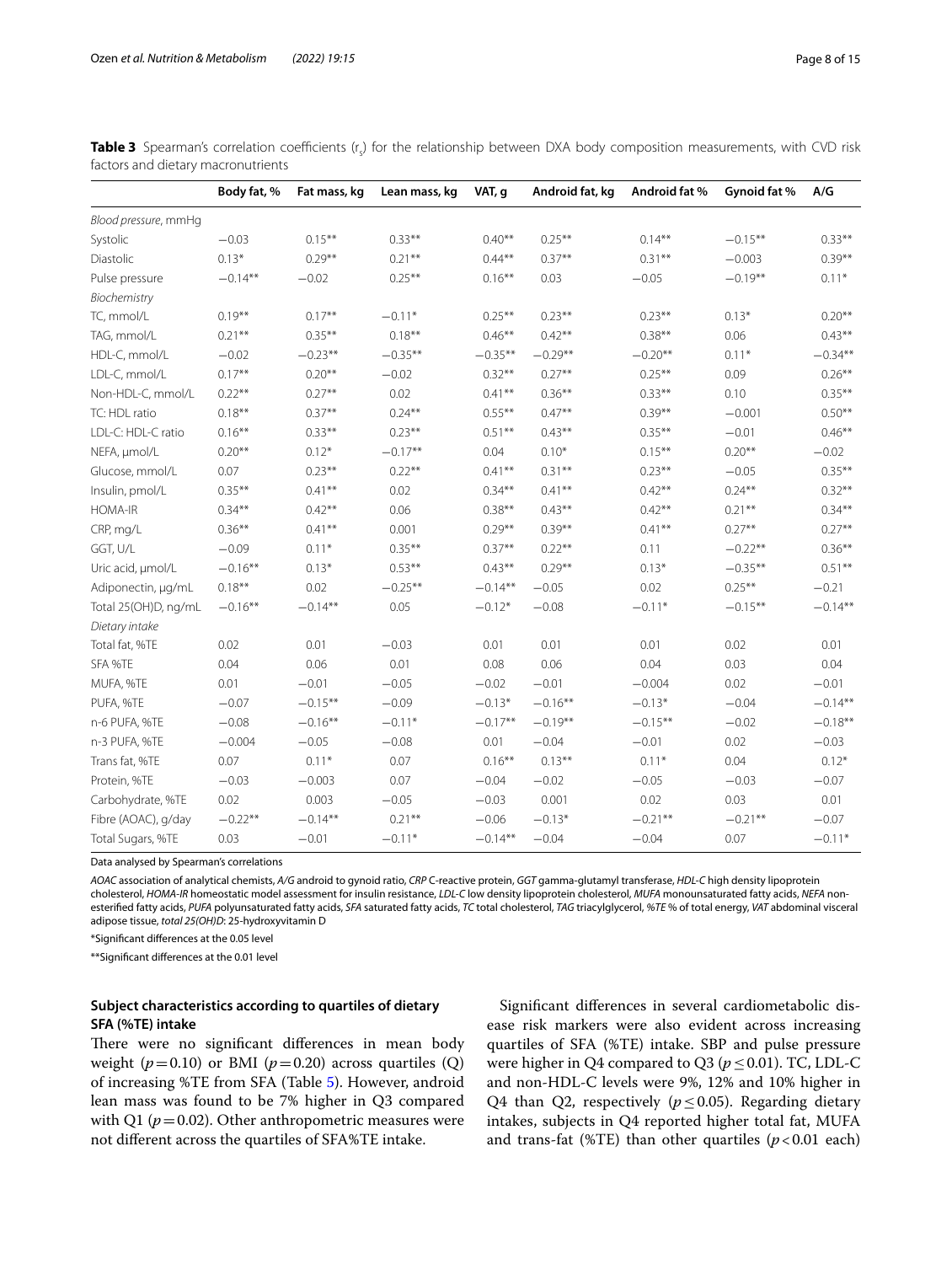| Dependent variable         | Independent variable | <b>Standardized coefficient</b> | Adjusted r <sup>b</sup> | p value |
|----------------------------|----------------------|---------------------------------|-------------------------|---------|
| $LDL-Ca$                   | SFA %TE              | 0.297                           | 0.085                   | < 0.01  |
|                            | and Abdominal VAT    | 0.277                           | 0.160                   | < 0.01  |
|                            | and Carbohydrate %TE | $-0.157$                        | 0.172                   | 0.013   |
|                            | and Fat %TE          | $-0.261$                        | 0.183                   | 0.017   |
| Abdominal VAT <sup>b</sup> | TC: HDL-C            | 0.572                           | 0.325                   | < 0.01  |
|                            | and DBP              | 0.314                           | 0.415                   | < 0.01  |
|                            | and GGT              | 0.253                           | 0.475                   | < 0.01  |
|                            | and HOMA-IR          | 0.240                           | 0.518                   | < 0.01  |
|                            | and Sex (female)     | $-0.237$                        | 0.565                   | < 0.01  |
|                            | and Age              | 0.222                           | 0.606                   | < 0.01  |
|                            | and HDL-C            | $-0.202$                        | 0.625                   | 0.001   |
|                            | and Uric acid        | 0.157                           | 0.636                   | 0.005   |

<span id="page-8-0"></span>**Table 4** Stepwise multivariate linear regression analysis exploring the relation between dietary macronutrients, body composition and biochemical variables with LDL-C and abdominal VAT

*GGT* gamma-glutamyl transferase, *HDL-C* high density lipoprotein cholesterol, *HOMA-IR* homeostatic model assessment for insulin resistance, *LDL-C* low-density lipoprotein cholesterol, *SFA* saturated fatty acid, *TC* total cholesterol, *%TE* % of total energy, *VAT* visceral adipose tissue

<sup>a</sup> Variables included in the analysis: BMI, body fat %, fat mass, abdominal VAT, android fat mass, android fat %, A/G fat ratio, WC, HC, WHR, WHtR, fat %TE, SFA %TE, trans-fat %TE, CHO %TE

<sup>b</sup> Variables included in the analysis: age, sex, TC, TAG, HDL-C, LDL-C, non-HDL-C, TC: HDL-C, LDL-C: HDL-C, glucose, 25(OH)D, CRP, GGT, UA, adiponectin, insulin, HOMA-IR, SBP, DBP, PP, PUFA %TE, n-6 PUFA %TE, trans-fat %TE, total sugars %TE

and lower n-6 PUFA (%TE) intake than  $Q2$  ( $p < 0.01$ ). Carbohydrate (%TE) and fber (g/day) intakes were lowest in  $Q4$  compared to other quartiles  $(p<0.01$  each) (Table [5](#page-9-0)).

## **Discussion**

The present study investigated the associations between dietary SFA intake, cardiometabolic disease risk markers and body composition to determine whether body fat distribution contributed to the relationship between SFA and LDL-C in a group of healthy adults. Although our study does not establish cause and efect relationships due to its cross-sectional nature, we observed interesting and novel associations. In particular, dietary SFA, total fat and carbohydrate intakes and abdominal VAT mass were independently associated with LDL-C and found to explain 18.3% of the variability. However, SFA intake was not related to abdominal VAT mass. Furthermore, stratifcation according to quartiles of dietary SFA intake did not reveal dose-dependent relationships with LDL-C, TC, non-HDL-C, blood pressure or android lean mass.

The replacement of dietary SFA with unsaturated fatty acids (n-6 PUFA and MUFA) is associated with benefcial efects on the fasting blood lipid profles [[37\]](#page-13-17). In the PURE cross-sectional study, which included 104 486 men and women aged 30–70 years from 18 countries, dietary SFA intake was positively related with LDL-C and replacing 5%TE of dietary SFA with PUFA and MUFA was associated with lower LDL-C concentrations (between 0.02 and 0.18 mmol/L) using a multivariable nutrient density model [[38\]](#page-13-18). In agreement with previous studies, we also observed an independent positive association between LDL-C and dietary SFA, with dietary SFAs explaining 9% of the variability in LDL-C response between individuals. However, after stratifying data by SFA intake, we did not observe a linear relationship between increasing SFA intakes and LDL-C, with diferences only evident in TC, LDL-C and non-HDL-C concentrations between Q2 and Q4. The lack of a dose-dependent relationship between SFA intake and LDL-C may refect the use of age and sex as co-variates in the ANCOVA analysis, which are both important non-modifable determinants of LDL-C concentrations [[39,](#page-13-19) [40\]](#page-13-20). Furthermore, the association of dietary SFA with CVD risk has been proposed to be dependent on the food source and the type of individual SFA rather than the amount of the SFA. For example, although high in SFA, dairy have been reported to have neutral or positive efects on CVD risk markers [[41](#page-13-21)], whereas palmitic acid has been reported to be more atherogenic than stearic acid [[42](#page-13-22)]. Therefore, determining total dietary SFA intake in the current study may have infuenced the strength of the relationship with fasting LDL-C due to the diferences in frequency of dairy product and/or individual SFA consumption within the quartile groups [\[41](#page-13-21)]. Interestingly, n-6 PUFA intake was considerably higher in Q2 compared to Q4, which may have also infuenced blood cholesterol levels. Furthermore, high intakes of plant-based MUFA are associated with lower LDL-C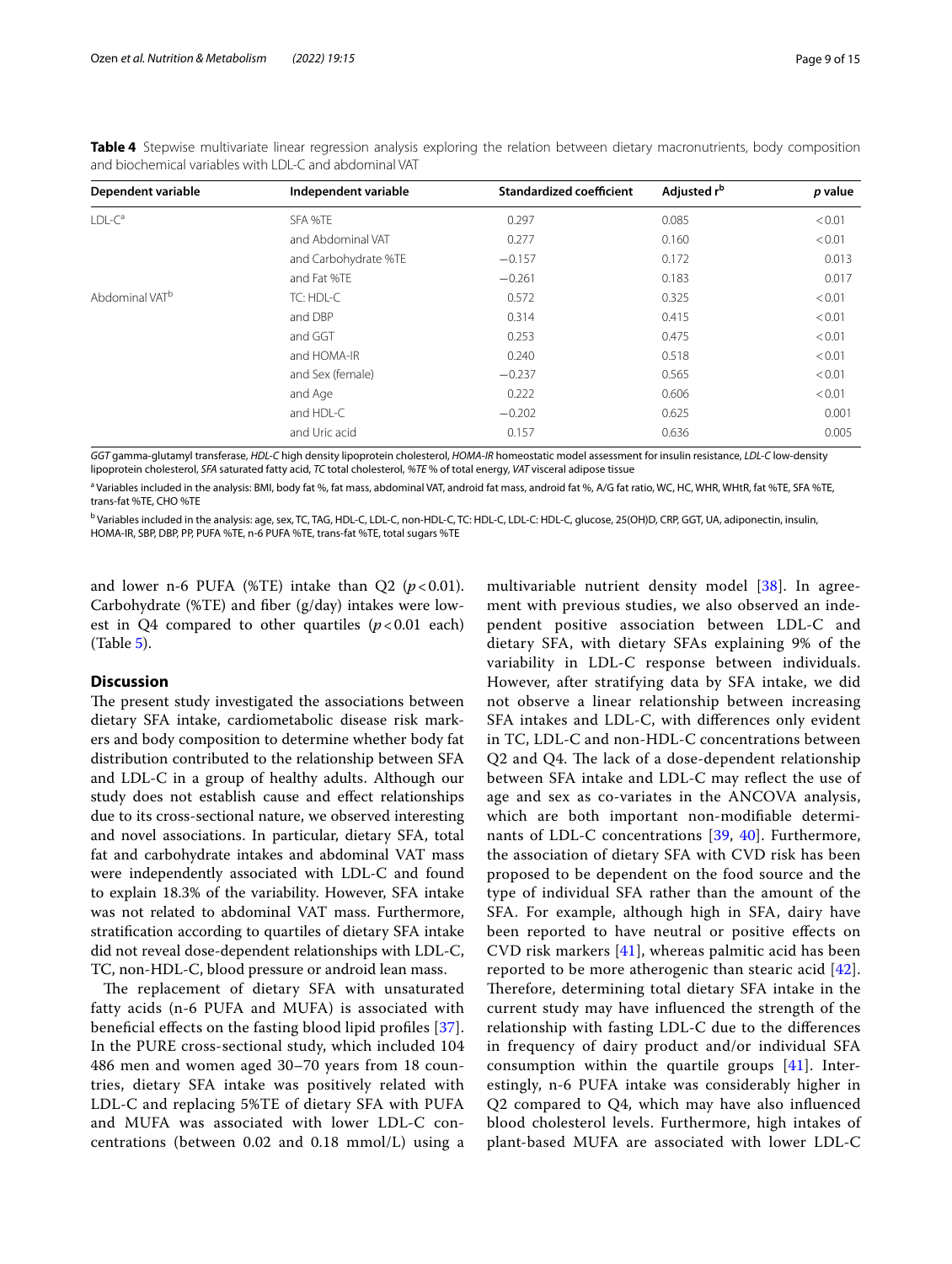## <span id="page-9-0"></span>**Table 5** Participant's characteristics according to quartiles of dietary saturated fatty acid (%TE) intake

| $(1.9 - 10.0\%$ TE)<br>$(10.1 - 11.9\%$ TE)<br>$(12.0 - 14.8\%$ TE)<br>$(14.9 - 38.7\%$ TE)<br>Weight, kg<br>$68.4 \pm 1.3$<br>$69.5 \pm 1.2$<br>$72.5 \pm 1.1$<br>69.9±1.2<br>0.10<br>BMI, kg/m <sup>2</sup><br>23.2 (21.4-25.5)<br>24.1 (22.0-27.0)<br>23.6 (21.5-25.7)<br>0.20<br>23.0 (20.8-25.4)<br>WC, cm<br>0.21<br>$82.5 \pm 1.1$<br>$83.5 \pm 1.0$<br>$85.4 \pm 1.0$<br>$83.3 \pm 1.0$<br>HC, cm<br>$100 \pm 1$<br>$100 \pm 1$<br>$103 \pm 1$<br>0.06<br>$101 \pm 1$<br>WHR<br>$0.83 \pm 0.01$<br>0.99<br>$0.83 \pm 0.01$<br>$0.83 \pm 0.01$<br>$0.83 \pm 0.01$<br>WHtR<br>0.42<br>$0.49 \pm 0.01$<br>$0.49 \pm 0.01$<br>$0.50 \pm 0.01$<br>$0.49 \pm 0.01$<br>Blood pressure, mmHq<br>$120 \pm 2^{ab}$<br>$121 \pm 1^{ab}$<br>$117 \pm 1^{b}$<br>SBP<br>$123 \pm 2^a$<br>0.01<br><b>DBP</b><br>$71 \pm 1$<br>$72 \pm 1$<br>$71 \pm 1$<br>$72 \pm 1$<br>0.83<br>$48 \pm 1^{ab}$<br>$45 \pm 1^b$<br>$49 \pm 1^a$<br>$50 \pm 1^a$<br>< 0.01<br>Pulse pressure<br>Body composition measures<br>Body fat, %<br>$28.4 \pm 0.8$<br>$28.3 \pm 0.7$<br>$29.1 \pm 0.7$<br>$27.6 \pm 0.7$<br>0.53<br>Android fat, %<br>$30.5 \pm 1.4$<br>$30.8 \pm 1.2$<br>$31.6 \pm 1.2$<br>$29.6 \pm 1.2$<br>0.68<br>Gynoid fat, %<br>$32.5 \pm 0.8$<br>$32.2 \pm 0.7$<br>$33.2 \pm 0.7$<br>$31.6 \pm 0.7$<br>0.47<br>A/G fat ratio<br>$0.96 \pm 0.02$<br>$0.97 \pm 0.02$<br>0.79<br>$0.94 \pm 0.03$<br>$0.94 \pm 0.02$<br>Fat mass, kg<br>0.21<br>$17.7(12.3 - 25.3)$<br>17.9 (14.5-25.0)<br>$20.2(16.1-25.4)$<br>19.0 (14.3-24.0)<br>Lean mass, kg<br>$46.8 \pm 0.8$<br>$48.0 \pm 0.7$<br>$49.2 \pm 0.7$<br>$48.3 \pm 0.7$<br>0.12<br>$1.57 \pm 0.10$<br>$1.72 \pm 0.10$<br>$1.54 \pm 0.10$<br>0.58<br>Android fat mass, kg<br>$1.63 \pm 0.12$<br>$3.30 \pm 0.05^{ab}$<br>$3.42 \pm 0.05^{\rm b}$<br>$3.28 \pm 0.05^{ab}$<br>Android lean mass, kg<br>$3.19 \pm 0.06^a$<br>0.02<br>0.53<br>Abdominal VAT, q<br>$562 \pm 56$<br>$582 \pm 50$<br>$651 \pm 48$<br>$562 \pm 49$<br>Indexes<br>VAI<br>$1.05 \pm 0.08$<br>0.61<br>$1.02 \pm 0.07$<br>$1.06 \pm 0.07$<br>$0.94 \pm 0.07$<br>Biochemistry<br>$5.17 \pm 0.11^{ab}$<br>$5.10 \pm 0.09^{ab}$<br>$5.39 \pm 0.09^b$<br>TC, mmol/L<br>$4.91 \pm 0.10^a$<br>0.01<br>TAG, mmol/L<br>$0.84(0.67 - 1.18)$<br>$0.84(0.66 - 1.28)$<br>$0.84(0.67 - 1.11)$<br>0.59<br>$0.82(0.65 - 1.07)$<br>HDL-C, mmol/L<br>$1.67 \pm 0.04$<br>$1.61 \pm 0.04$<br>$1.73 \pm 0.04$<br>0.05<br>$1.61 \pm 0.04$<br>$3.00 \pm 1.00^{ab}$<br>$3.04 \pm 0.08^{ab}$<br>$3.23 \pm 0.08^b$<br>LDL-C, mmol/L<br>$2.87 \pm 0.08^a$<br>0.03<br>$3.50 \pm 0.10^{ab}$<br>$3.49 \pm 0.09^{ab}$<br>$3.66 \pm 0.09^b$<br>Non-HDL, mmol/L<br>$3.31 \pm 0.09^a$<br>0.05<br>TC: HDL-C<br>0.61<br>$2.95(2.65 - 3.71)$<br>$2.94(2.61 - 3.44)$<br>$3.03(2.61 - 3.81)$<br>$3.15(2.61 - 3.83)$<br>LDL-C: HDL-C<br>0.50<br>$1.69(1.43 - 2.23)$<br>$1.71(1.42 - 2.13)$<br>$1.82(1.41 - 2.42)$<br>$1.90(1.41 - 2.40)$<br>NEFA, µmol/L<br>390 (327-534)<br>403 (294-500)<br>441 (310-560)<br>456 (340-598)<br>0.36<br>Glucose, mmol/L<br>$4.98 \pm 0.05$<br>$5.08 \pm 0.04$<br>$5.01 \pm 0.04$<br>$5.02 \pm 0.04$<br>0.49<br>CRP, mg/L<br>$0.49(0.25 - 1.29)$<br>$0.59(0.27 - 1.37)$<br>$0.66(0.38 - 1.54)$<br>$0.66(0.29 - 1.69)$<br>0.79<br>Uric acid, µmol/L<br>270±7<br>$275 \pm 6$<br>$289 \pm 6$<br>$282 \pm 6$<br>0.14<br>4.93 (2.39-7.99) <sup>ab</sup><br>6.03 $(2.50 - 10.62)^a$<br>4.09 $(1.99 - 8.12)^{b}$<br>5.45 $(3.11 - 9.87)^{ab}$<br>0.03<br>Adiponectin, µg/mL<br>Total 25-Hydroxyvitamin D, ng/mL<br>$22.3 \pm 1.3$<br>$24.3 \pm 1.2$<br>$24.3 \pm 1.1$<br>$24.2 \pm 1.2$<br>0.63<br>Insulin, pmol/L<br>0.61<br>26.0 (20.3-37.5)<br>26.5 (17.3-38.6)<br>22.4 (15.9-40.1)<br>28.7 (18.3-42.7)<br>HOMA-IR<br>$1.00(0.68 - 1.44)$<br>$1.00(0.65 - 1.53)$<br>$0.85(0.58 - 1.44)$<br>$1.15(0.66 - 1.63)$<br>0.60<br>Dietary intake<br>Energy, kcal/day<br>$1906 \pm 61$<br>$2045 \pm 54$<br>$2055 \pm 51$<br>$2092 \pm 53$<br>0.13<br>Energy, MJ/day<br>$7.98 \pm 0.26$<br>$8.56 \pm 0.22$<br>$8.60 \pm 0.22$<br>$8.75 \pm 0.22$<br>0.13<br>$28.2 \pm 0.7^a$<br>$34.3 \pm 0.6^b$<br>$36.5 \pm 0.6^b$<br>$44.9 \pm 0.6^c$<br>< 0.01<br>Total fat, %TE<br>$11.0 \pm 0.4^{\rm b}$<br>$13.3 \pm 0.3^a$<br>$13.8 \pm 0.3^a$<br>$16.1 \pm 0.3^c$<br>< 0.01<br>MUFA, %TE<br>$5.97 \pm 0.24$<br>$6.04 \pm 0.20$<br>0.52<br>PUFA, %TE<br>$6.39 \pm 0.21$<br>$6.24 \pm 0.21$<br>5.64 $\pm$ 0.33 <sup>ab</sup><br>$5.53 \pm 0.28^{ab}$<br>$6.48\pm0.29^{\rm a}$<br>$5.00 \pm 0.28^b$<br>< 0.01<br>n-6 PUFA, %TE<br>$0.87 \pm 0.06^{ab}$<br>$0.84 \pm 0.07^{ab}$<br>$0.98 \pm 0.06^b$<br>$0.76 \pm 0.06^a$<br>n-3 PUFA, %TE<br>0.06<br>$0.58 \pm 0.03^b$<br>$0.34 \pm 0.03$ <sup>d</sup><br>PUFA/SFA<br>$0.81 \pm 0.03$ <sup>a</sup><br>$0.46 \pm 0.03$ <sup>c</sup><br>< 0.01<br>MUFA/SFA<br>$1.21 \pm 0.03^{b}$<br>$0.89 \pm 0.03$ <sup>d</sup><br>$1.44 \pm 0.04^a$<br>$1.04 \pm 0.03$ <sup>c</sup><br>< 0.01 | Characteristics <sup>2</sup> | $Q1(n=78)$ | $Q2(n=101)$ | $Q3(n=109)$ | $Q4(n=103)$ | $p$ value <sup>1</sup> |
|--------------------------------------------------------------------------------------------------------------------------------------------------------------------------------------------------------------------------------------------------------------------------------------------------------------------------------------------------------------------------------------------------------------------------------------------------------------------------------------------------------------------------------------------------------------------------------------------------------------------------------------------------------------------------------------------------------------------------------------------------------------------------------------------------------------------------------------------------------------------------------------------------------------------------------------------------------------------------------------------------------------------------------------------------------------------------------------------------------------------------------------------------------------------------------------------------------------------------------------------------------------------------------------------------------------------------------------------------------------------------------------------------------------------------------------------------------------------------------------------------------------------------------------------------------------------------------------------------------------------------------------------------------------------------------------------------------------------------------------------------------------------------------------------------------------------------------------------------------------------------------------------------------------------------------------------------------------------------------------------------------------------------------------------------------------------------------------------------------------------------------------------------------------------------------------------------------------------------------------------------------------------------------------------------------------------------------------------------------------------------------------------------------------------------------------------------------------------------------------------------------------------------------------------------------------------------------------------------------------------------------------------------------------------------------------------------------------------------------------------------------------------------------------------------------------------------------------------------------------------------------------------------------------------------------------------------------------------------------------------------------------------------------------------------------------------------------------------------------------------------------------------------------------------------------------------------------------------------------------------------------------------------------------------------------------------------------------------------------------------------------------------------------------------------------------------------------------------------------------------------------------------------------------------------------------------------------------------------------------------------------------------------------------------------------------------------------------------------------------------------------------------------------------------------------------------------------------------------------------------------------------------------------------------------------------------------------------------------------------------------------------------------------------------------------------------------------------------------------------------------------------------------------------------------------------------------------------------------------------------------------------------------------------------------------------------------------------------------------------------------------------------------------------------------------------------------------------------------------------------------------------------------------------------------------------------------------------------------------------------------------------------------------------------------------------------------------------------------------------------------------------------------------------------------------------------------------------------------------------------------------------------------------|------------------------------|------------|-------------|-------------|-------------|------------------------|
|                                                                                                                                                                                                                                                                                                                                                                                                                                                                                                                                                                                                                                                                                                                                                                                                                                                                                                                                                                                                                                                                                                                                                                                                                                                                                                                                                                                                                                                                                                                                                                                                                                                                                                                                                                                                                                                                                                                                                                                                                                                                                                                                                                                                                                                                                                                                                                                                                                                                                                                                                                                                                                                                                                                                                                                                                                                                                                                                                                                                                                                                                                                                                                                                                                                                                                                                                                                                                                                                                                                                                                                                                                                                                                                                                                                                                                                                                                                                                                                                                                                                                                                                                                                                                                                                                                                                                                                                                                                                                                                                                                                                                                                                                                                                                                                                                                                                                                        |                              |            |             |             |             |                        |
|                                                                                                                                                                                                                                                                                                                                                                                                                                                                                                                                                                                                                                                                                                                                                                                                                                                                                                                                                                                                                                                                                                                                                                                                                                                                                                                                                                                                                                                                                                                                                                                                                                                                                                                                                                                                                                                                                                                                                                                                                                                                                                                                                                                                                                                                                                                                                                                                                                                                                                                                                                                                                                                                                                                                                                                                                                                                                                                                                                                                                                                                                                                                                                                                                                                                                                                                                                                                                                                                                                                                                                                                                                                                                                                                                                                                                                                                                                                                                                                                                                                                                                                                                                                                                                                                                                                                                                                                                                                                                                                                                                                                                                                                                                                                                                                                                                                                                                        |                              |            |             |             |             |                        |
|                                                                                                                                                                                                                                                                                                                                                                                                                                                                                                                                                                                                                                                                                                                                                                                                                                                                                                                                                                                                                                                                                                                                                                                                                                                                                                                                                                                                                                                                                                                                                                                                                                                                                                                                                                                                                                                                                                                                                                                                                                                                                                                                                                                                                                                                                                                                                                                                                                                                                                                                                                                                                                                                                                                                                                                                                                                                                                                                                                                                                                                                                                                                                                                                                                                                                                                                                                                                                                                                                                                                                                                                                                                                                                                                                                                                                                                                                                                                                                                                                                                                                                                                                                                                                                                                                                                                                                                                                                                                                                                                                                                                                                                                                                                                                                                                                                                                                                        |                              |            |             |             |             |                        |
|                                                                                                                                                                                                                                                                                                                                                                                                                                                                                                                                                                                                                                                                                                                                                                                                                                                                                                                                                                                                                                                                                                                                                                                                                                                                                                                                                                                                                                                                                                                                                                                                                                                                                                                                                                                                                                                                                                                                                                                                                                                                                                                                                                                                                                                                                                                                                                                                                                                                                                                                                                                                                                                                                                                                                                                                                                                                                                                                                                                                                                                                                                                                                                                                                                                                                                                                                                                                                                                                                                                                                                                                                                                                                                                                                                                                                                                                                                                                                                                                                                                                                                                                                                                                                                                                                                                                                                                                                                                                                                                                                                                                                                                                                                                                                                                                                                                                                                        |                              |            |             |             |             |                        |
|                                                                                                                                                                                                                                                                                                                                                                                                                                                                                                                                                                                                                                                                                                                                                                                                                                                                                                                                                                                                                                                                                                                                                                                                                                                                                                                                                                                                                                                                                                                                                                                                                                                                                                                                                                                                                                                                                                                                                                                                                                                                                                                                                                                                                                                                                                                                                                                                                                                                                                                                                                                                                                                                                                                                                                                                                                                                                                                                                                                                                                                                                                                                                                                                                                                                                                                                                                                                                                                                                                                                                                                                                                                                                                                                                                                                                                                                                                                                                                                                                                                                                                                                                                                                                                                                                                                                                                                                                                                                                                                                                                                                                                                                                                                                                                                                                                                                                                        |                              |            |             |             |             |                        |
|                                                                                                                                                                                                                                                                                                                                                                                                                                                                                                                                                                                                                                                                                                                                                                                                                                                                                                                                                                                                                                                                                                                                                                                                                                                                                                                                                                                                                                                                                                                                                                                                                                                                                                                                                                                                                                                                                                                                                                                                                                                                                                                                                                                                                                                                                                                                                                                                                                                                                                                                                                                                                                                                                                                                                                                                                                                                                                                                                                                                                                                                                                                                                                                                                                                                                                                                                                                                                                                                                                                                                                                                                                                                                                                                                                                                                                                                                                                                                                                                                                                                                                                                                                                                                                                                                                                                                                                                                                                                                                                                                                                                                                                                                                                                                                                                                                                                                                        |                              |            |             |             |             |                        |
|                                                                                                                                                                                                                                                                                                                                                                                                                                                                                                                                                                                                                                                                                                                                                                                                                                                                                                                                                                                                                                                                                                                                                                                                                                                                                                                                                                                                                                                                                                                                                                                                                                                                                                                                                                                                                                                                                                                                                                                                                                                                                                                                                                                                                                                                                                                                                                                                                                                                                                                                                                                                                                                                                                                                                                                                                                                                                                                                                                                                                                                                                                                                                                                                                                                                                                                                                                                                                                                                                                                                                                                                                                                                                                                                                                                                                                                                                                                                                                                                                                                                                                                                                                                                                                                                                                                                                                                                                                                                                                                                                                                                                                                                                                                                                                                                                                                                                                        |                              |            |             |             |             |                        |
|                                                                                                                                                                                                                                                                                                                                                                                                                                                                                                                                                                                                                                                                                                                                                                                                                                                                                                                                                                                                                                                                                                                                                                                                                                                                                                                                                                                                                                                                                                                                                                                                                                                                                                                                                                                                                                                                                                                                                                                                                                                                                                                                                                                                                                                                                                                                                                                                                                                                                                                                                                                                                                                                                                                                                                                                                                                                                                                                                                                                                                                                                                                                                                                                                                                                                                                                                                                                                                                                                                                                                                                                                                                                                                                                                                                                                                                                                                                                                                                                                                                                                                                                                                                                                                                                                                                                                                                                                                                                                                                                                                                                                                                                                                                                                                                                                                                                                                        |                              |            |             |             |             |                        |
|                                                                                                                                                                                                                                                                                                                                                                                                                                                                                                                                                                                                                                                                                                                                                                                                                                                                                                                                                                                                                                                                                                                                                                                                                                                                                                                                                                                                                                                                                                                                                                                                                                                                                                                                                                                                                                                                                                                                                                                                                                                                                                                                                                                                                                                                                                                                                                                                                                                                                                                                                                                                                                                                                                                                                                                                                                                                                                                                                                                                                                                                                                                                                                                                                                                                                                                                                                                                                                                                                                                                                                                                                                                                                                                                                                                                                                                                                                                                                                                                                                                                                                                                                                                                                                                                                                                                                                                                                                                                                                                                                                                                                                                                                                                                                                                                                                                                                                        |                              |            |             |             |             |                        |
|                                                                                                                                                                                                                                                                                                                                                                                                                                                                                                                                                                                                                                                                                                                                                                                                                                                                                                                                                                                                                                                                                                                                                                                                                                                                                                                                                                                                                                                                                                                                                                                                                                                                                                                                                                                                                                                                                                                                                                                                                                                                                                                                                                                                                                                                                                                                                                                                                                                                                                                                                                                                                                                                                                                                                                                                                                                                                                                                                                                                                                                                                                                                                                                                                                                                                                                                                                                                                                                                                                                                                                                                                                                                                                                                                                                                                                                                                                                                                                                                                                                                                                                                                                                                                                                                                                                                                                                                                                                                                                                                                                                                                                                                                                                                                                                                                                                                                                        |                              |            |             |             |             |                        |
|                                                                                                                                                                                                                                                                                                                                                                                                                                                                                                                                                                                                                                                                                                                                                                                                                                                                                                                                                                                                                                                                                                                                                                                                                                                                                                                                                                                                                                                                                                                                                                                                                                                                                                                                                                                                                                                                                                                                                                                                                                                                                                                                                                                                                                                                                                                                                                                                                                                                                                                                                                                                                                                                                                                                                                                                                                                                                                                                                                                                                                                                                                                                                                                                                                                                                                                                                                                                                                                                                                                                                                                                                                                                                                                                                                                                                                                                                                                                                                                                                                                                                                                                                                                                                                                                                                                                                                                                                                                                                                                                                                                                                                                                                                                                                                                                                                                                                                        |                              |            |             |             |             |                        |
|                                                                                                                                                                                                                                                                                                                                                                                                                                                                                                                                                                                                                                                                                                                                                                                                                                                                                                                                                                                                                                                                                                                                                                                                                                                                                                                                                                                                                                                                                                                                                                                                                                                                                                                                                                                                                                                                                                                                                                                                                                                                                                                                                                                                                                                                                                                                                                                                                                                                                                                                                                                                                                                                                                                                                                                                                                                                                                                                                                                                                                                                                                                                                                                                                                                                                                                                                                                                                                                                                                                                                                                                                                                                                                                                                                                                                                                                                                                                                                                                                                                                                                                                                                                                                                                                                                                                                                                                                                                                                                                                                                                                                                                                                                                                                                                                                                                                                                        |                              |            |             |             |             |                        |
|                                                                                                                                                                                                                                                                                                                                                                                                                                                                                                                                                                                                                                                                                                                                                                                                                                                                                                                                                                                                                                                                                                                                                                                                                                                                                                                                                                                                                                                                                                                                                                                                                                                                                                                                                                                                                                                                                                                                                                                                                                                                                                                                                                                                                                                                                                                                                                                                                                                                                                                                                                                                                                                                                                                                                                                                                                                                                                                                                                                                                                                                                                                                                                                                                                                                                                                                                                                                                                                                                                                                                                                                                                                                                                                                                                                                                                                                                                                                                                                                                                                                                                                                                                                                                                                                                                                                                                                                                                                                                                                                                                                                                                                                                                                                                                                                                                                                                                        |                              |            |             |             |             |                        |
|                                                                                                                                                                                                                                                                                                                                                                                                                                                                                                                                                                                                                                                                                                                                                                                                                                                                                                                                                                                                                                                                                                                                                                                                                                                                                                                                                                                                                                                                                                                                                                                                                                                                                                                                                                                                                                                                                                                                                                                                                                                                                                                                                                                                                                                                                                                                                                                                                                                                                                                                                                                                                                                                                                                                                                                                                                                                                                                                                                                                                                                                                                                                                                                                                                                                                                                                                                                                                                                                                                                                                                                                                                                                                                                                                                                                                                                                                                                                                                                                                                                                                                                                                                                                                                                                                                                                                                                                                                                                                                                                                                                                                                                                                                                                                                                                                                                                                                        |                              |            |             |             |             |                        |
|                                                                                                                                                                                                                                                                                                                                                                                                                                                                                                                                                                                                                                                                                                                                                                                                                                                                                                                                                                                                                                                                                                                                                                                                                                                                                                                                                                                                                                                                                                                                                                                                                                                                                                                                                                                                                                                                                                                                                                                                                                                                                                                                                                                                                                                                                                                                                                                                                                                                                                                                                                                                                                                                                                                                                                                                                                                                                                                                                                                                                                                                                                                                                                                                                                                                                                                                                                                                                                                                                                                                                                                                                                                                                                                                                                                                                                                                                                                                                                                                                                                                                                                                                                                                                                                                                                                                                                                                                                                                                                                                                                                                                                                                                                                                                                                                                                                                                                        |                              |            |             |             |             |                        |
|                                                                                                                                                                                                                                                                                                                                                                                                                                                                                                                                                                                                                                                                                                                                                                                                                                                                                                                                                                                                                                                                                                                                                                                                                                                                                                                                                                                                                                                                                                                                                                                                                                                                                                                                                                                                                                                                                                                                                                                                                                                                                                                                                                                                                                                                                                                                                                                                                                                                                                                                                                                                                                                                                                                                                                                                                                                                                                                                                                                                                                                                                                                                                                                                                                                                                                                                                                                                                                                                                                                                                                                                                                                                                                                                                                                                                                                                                                                                                                                                                                                                                                                                                                                                                                                                                                                                                                                                                                                                                                                                                                                                                                                                                                                                                                                                                                                                                                        |                              |            |             |             |             |                        |
|                                                                                                                                                                                                                                                                                                                                                                                                                                                                                                                                                                                                                                                                                                                                                                                                                                                                                                                                                                                                                                                                                                                                                                                                                                                                                                                                                                                                                                                                                                                                                                                                                                                                                                                                                                                                                                                                                                                                                                                                                                                                                                                                                                                                                                                                                                                                                                                                                                                                                                                                                                                                                                                                                                                                                                                                                                                                                                                                                                                                                                                                                                                                                                                                                                                                                                                                                                                                                                                                                                                                                                                                                                                                                                                                                                                                                                                                                                                                                                                                                                                                                                                                                                                                                                                                                                                                                                                                                                                                                                                                                                                                                                                                                                                                                                                                                                                                                                        |                              |            |             |             |             |                        |
|                                                                                                                                                                                                                                                                                                                                                                                                                                                                                                                                                                                                                                                                                                                                                                                                                                                                                                                                                                                                                                                                                                                                                                                                                                                                                                                                                                                                                                                                                                                                                                                                                                                                                                                                                                                                                                                                                                                                                                                                                                                                                                                                                                                                                                                                                                                                                                                                                                                                                                                                                                                                                                                                                                                                                                                                                                                                                                                                                                                                                                                                                                                                                                                                                                                                                                                                                                                                                                                                                                                                                                                                                                                                                                                                                                                                                                                                                                                                                                                                                                                                                                                                                                                                                                                                                                                                                                                                                                                                                                                                                                                                                                                                                                                                                                                                                                                                                                        |                              |            |             |             |             |                        |
|                                                                                                                                                                                                                                                                                                                                                                                                                                                                                                                                                                                                                                                                                                                                                                                                                                                                                                                                                                                                                                                                                                                                                                                                                                                                                                                                                                                                                                                                                                                                                                                                                                                                                                                                                                                                                                                                                                                                                                                                                                                                                                                                                                                                                                                                                                                                                                                                                                                                                                                                                                                                                                                                                                                                                                                                                                                                                                                                                                                                                                                                                                                                                                                                                                                                                                                                                                                                                                                                                                                                                                                                                                                                                                                                                                                                                                                                                                                                                                                                                                                                                                                                                                                                                                                                                                                                                                                                                                                                                                                                                                                                                                                                                                                                                                                                                                                                                                        |                              |            |             |             |             |                        |
|                                                                                                                                                                                                                                                                                                                                                                                                                                                                                                                                                                                                                                                                                                                                                                                                                                                                                                                                                                                                                                                                                                                                                                                                                                                                                                                                                                                                                                                                                                                                                                                                                                                                                                                                                                                                                                                                                                                                                                                                                                                                                                                                                                                                                                                                                                                                                                                                                                                                                                                                                                                                                                                                                                                                                                                                                                                                                                                                                                                                                                                                                                                                                                                                                                                                                                                                                                                                                                                                                                                                                                                                                                                                                                                                                                                                                                                                                                                                                                                                                                                                                                                                                                                                                                                                                                                                                                                                                                                                                                                                                                                                                                                                                                                                                                                                                                                                                                        |                              |            |             |             |             |                        |
|                                                                                                                                                                                                                                                                                                                                                                                                                                                                                                                                                                                                                                                                                                                                                                                                                                                                                                                                                                                                                                                                                                                                                                                                                                                                                                                                                                                                                                                                                                                                                                                                                                                                                                                                                                                                                                                                                                                                                                                                                                                                                                                                                                                                                                                                                                                                                                                                                                                                                                                                                                                                                                                                                                                                                                                                                                                                                                                                                                                                                                                                                                                                                                                                                                                                                                                                                                                                                                                                                                                                                                                                                                                                                                                                                                                                                                                                                                                                                                                                                                                                                                                                                                                                                                                                                                                                                                                                                                                                                                                                                                                                                                                                                                                                                                                                                                                                                                        |                              |            |             |             |             |                        |
|                                                                                                                                                                                                                                                                                                                                                                                                                                                                                                                                                                                                                                                                                                                                                                                                                                                                                                                                                                                                                                                                                                                                                                                                                                                                                                                                                                                                                                                                                                                                                                                                                                                                                                                                                                                                                                                                                                                                                                                                                                                                                                                                                                                                                                                                                                                                                                                                                                                                                                                                                                                                                                                                                                                                                                                                                                                                                                                                                                                                                                                                                                                                                                                                                                                                                                                                                                                                                                                                                                                                                                                                                                                                                                                                                                                                                                                                                                                                                                                                                                                                                                                                                                                                                                                                                                                                                                                                                                                                                                                                                                                                                                                                                                                                                                                                                                                                                                        |                              |            |             |             |             |                        |
|                                                                                                                                                                                                                                                                                                                                                                                                                                                                                                                                                                                                                                                                                                                                                                                                                                                                                                                                                                                                                                                                                                                                                                                                                                                                                                                                                                                                                                                                                                                                                                                                                                                                                                                                                                                                                                                                                                                                                                                                                                                                                                                                                                                                                                                                                                                                                                                                                                                                                                                                                                                                                                                                                                                                                                                                                                                                                                                                                                                                                                                                                                                                                                                                                                                                                                                                                                                                                                                                                                                                                                                                                                                                                                                                                                                                                                                                                                                                                                                                                                                                                                                                                                                                                                                                                                                                                                                                                                                                                                                                                                                                                                                                                                                                                                                                                                                                                                        |                              |            |             |             |             |                        |
|                                                                                                                                                                                                                                                                                                                                                                                                                                                                                                                                                                                                                                                                                                                                                                                                                                                                                                                                                                                                                                                                                                                                                                                                                                                                                                                                                                                                                                                                                                                                                                                                                                                                                                                                                                                                                                                                                                                                                                                                                                                                                                                                                                                                                                                                                                                                                                                                                                                                                                                                                                                                                                                                                                                                                                                                                                                                                                                                                                                                                                                                                                                                                                                                                                                                                                                                                                                                                                                                                                                                                                                                                                                                                                                                                                                                                                                                                                                                                                                                                                                                                                                                                                                                                                                                                                                                                                                                                                                                                                                                                                                                                                                                                                                                                                                                                                                                                                        |                              |            |             |             |             |                        |
|                                                                                                                                                                                                                                                                                                                                                                                                                                                                                                                                                                                                                                                                                                                                                                                                                                                                                                                                                                                                                                                                                                                                                                                                                                                                                                                                                                                                                                                                                                                                                                                                                                                                                                                                                                                                                                                                                                                                                                                                                                                                                                                                                                                                                                                                                                                                                                                                                                                                                                                                                                                                                                                                                                                                                                                                                                                                                                                                                                                                                                                                                                                                                                                                                                                                                                                                                                                                                                                                                                                                                                                                                                                                                                                                                                                                                                                                                                                                                                                                                                                                                                                                                                                                                                                                                                                                                                                                                                                                                                                                                                                                                                                                                                                                                                                                                                                                                                        |                              |            |             |             |             |                        |
|                                                                                                                                                                                                                                                                                                                                                                                                                                                                                                                                                                                                                                                                                                                                                                                                                                                                                                                                                                                                                                                                                                                                                                                                                                                                                                                                                                                                                                                                                                                                                                                                                                                                                                                                                                                                                                                                                                                                                                                                                                                                                                                                                                                                                                                                                                                                                                                                                                                                                                                                                                                                                                                                                                                                                                                                                                                                                                                                                                                                                                                                                                                                                                                                                                                                                                                                                                                                                                                                                                                                                                                                                                                                                                                                                                                                                                                                                                                                                                                                                                                                                                                                                                                                                                                                                                                                                                                                                                                                                                                                                                                                                                                                                                                                                                                                                                                                                                        |                              |            |             |             |             |                        |
|                                                                                                                                                                                                                                                                                                                                                                                                                                                                                                                                                                                                                                                                                                                                                                                                                                                                                                                                                                                                                                                                                                                                                                                                                                                                                                                                                                                                                                                                                                                                                                                                                                                                                                                                                                                                                                                                                                                                                                                                                                                                                                                                                                                                                                                                                                                                                                                                                                                                                                                                                                                                                                                                                                                                                                                                                                                                                                                                                                                                                                                                                                                                                                                                                                                                                                                                                                                                                                                                                                                                                                                                                                                                                                                                                                                                                                                                                                                                                                                                                                                                                                                                                                                                                                                                                                                                                                                                                                                                                                                                                                                                                                                                                                                                                                                                                                                                                                        |                              |            |             |             |             |                        |
|                                                                                                                                                                                                                                                                                                                                                                                                                                                                                                                                                                                                                                                                                                                                                                                                                                                                                                                                                                                                                                                                                                                                                                                                                                                                                                                                                                                                                                                                                                                                                                                                                                                                                                                                                                                                                                                                                                                                                                                                                                                                                                                                                                                                                                                                                                                                                                                                                                                                                                                                                                                                                                                                                                                                                                                                                                                                                                                                                                                                                                                                                                                                                                                                                                                                                                                                                                                                                                                                                                                                                                                                                                                                                                                                                                                                                                                                                                                                                                                                                                                                                                                                                                                                                                                                                                                                                                                                                                                                                                                                                                                                                                                                                                                                                                                                                                                                                                        |                              |            |             |             |             |                        |
|                                                                                                                                                                                                                                                                                                                                                                                                                                                                                                                                                                                                                                                                                                                                                                                                                                                                                                                                                                                                                                                                                                                                                                                                                                                                                                                                                                                                                                                                                                                                                                                                                                                                                                                                                                                                                                                                                                                                                                                                                                                                                                                                                                                                                                                                                                                                                                                                                                                                                                                                                                                                                                                                                                                                                                                                                                                                                                                                                                                                                                                                                                                                                                                                                                                                                                                                                                                                                                                                                                                                                                                                                                                                                                                                                                                                                                                                                                                                                                                                                                                                                                                                                                                                                                                                                                                                                                                                                                                                                                                                                                                                                                                                                                                                                                                                                                                                                                        |                              |            |             |             |             |                        |
|                                                                                                                                                                                                                                                                                                                                                                                                                                                                                                                                                                                                                                                                                                                                                                                                                                                                                                                                                                                                                                                                                                                                                                                                                                                                                                                                                                                                                                                                                                                                                                                                                                                                                                                                                                                                                                                                                                                                                                                                                                                                                                                                                                                                                                                                                                                                                                                                                                                                                                                                                                                                                                                                                                                                                                                                                                                                                                                                                                                                                                                                                                                                                                                                                                                                                                                                                                                                                                                                                                                                                                                                                                                                                                                                                                                                                                                                                                                                                                                                                                                                                                                                                                                                                                                                                                                                                                                                                                                                                                                                                                                                                                                                                                                                                                                                                                                                                                        |                              |            |             |             |             |                        |
|                                                                                                                                                                                                                                                                                                                                                                                                                                                                                                                                                                                                                                                                                                                                                                                                                                                                                                                                                                                                                                                                                                                                                                                                                                                                                                                                                                                                                                                                                                                                                                                                                                                                                                                                                                                                                                                                                                                                                                                                                                                                                                                                                                                                                                                                                                                                                                                                                                                                                                                                                                                                                                                                                                                                                                                                                                                                                                                                                                                                                                                                                                                                                                                                                                                                                                                                                                                                                                                                                                                                                                                                                                                                                                                                                                                                                                                                                                                                                                                                                                                                                                                                                                                                                                                                                                                                                                                                                                                                                                                                                                                                                                                                                                                                                                                                                                                                                                        |                              |            |             |             |             |                        |
|                                                                                                                                                                                                                                                                                                                                                                                                                                                                                                                                                                                                                                                                                                                                                                                                                                                                                                                                                                                                                                                                                                                                                                                                                                                                                                                                                                                                                                                                                                                                                                                                                                                                                                                                                                                                                                                                                                                                                                                                                                                                                                                                                                                                                                                                                                                                                                                                                                                                                                                                                                                                                                                                                                                                                                                                                                                                                                                                                                                                                                                                                                                                                                                                                                                                                                                                                                                                                                                                                                                                                                                                                                                                                                                                                                                                                                                                                                                                                                                                                                                                                                                                                                                                                                                                                                                                                                                                                                                                                                                                                                                                                                                                                                                                                                                                                                                                                                        |                              |            |             |             |             |                        |
|                                                                                                                                                                                                                                                                                                                                                                                                                                                                                                                                                                                                                                                                                                                                                                                                                                                                                                                                                                                                                                                                                                                                                                                                                                                                                                                                                                                                                                                                                                                                                                                                                                                                                                                                                                                                                                                                                                                                                                                                                                                                                                                                                                                                                                                                                                                                                                                                                                                                                                                                                                                                                                                                                                                                                                                                                                                                                                                                                                                                                                                                                                                                                                                                                                                                                                                                                                                                                                                                                                                                                                                                                                                                                                                                                                                                                                                                                                                                                                                                                                                                                                                                                                                                                                                                                                                                                                                                                                                                                                                                                                                                                                                                                                                                                                                                                                                                                                        |                              |            |             |             |             |                        |
|                                                                                                                                                                                                                                                                                                                                                                                                                                                                                                                                                                                                                                                                                                                                                                                                                                                                                                                                                                                                                                                                                                                                                                                                                                                                                                                                                                                                                                                                                                                                                                                                                                                                                                                                                                                                                                                                                                                                                                                                                                                                                                                                                                                                                                                                                                                                                                                                                                                                                                                                                                                                                                                                                                                                                                                                                                                                                                                                                                                                                                                                                                                                                                                                                                                                                                                                                                                                                                                                                                                                                                                                                                                                                                                                                                                                                                                                                                                                                                                                                                                                                                                                                                                                                                                                                                                                                                                                                                                                                                                                                                                                                                                                                                                                                                                                                                                                                                        |                              |            |             |             |             |                        |
|                                                                                                                                                                                                                                                                                                                                                                                                                                                                                                                                                                                                                                                                                                                                                                                                                                                                                                                                                                                                                                                                                                                                                                                                                                                                                                                                                                                                                                                                                                                                                                                                                                                                                                                                                                                                                                                                                                                                                                                                                                                                                                                                                                                                                                                                                                                                                                                                                                                                                                                                                                                                                                                                                                                                                                                                                                                                                                                                                                                                                                                                                                                                                                                                                                                                                                                                                                                                                                                                                                                                                                                                                                                                                                                                                                                                                                                                                                                                                                                                                                                                                                                                                                                                                                                                                                                                                                                                                                                                                                                                                                                                                                                                                                                                                                                                                                                                                                        |                              |            |             |             |             |                        |
|                                                                                                                                                                                                                                                                                                                                                                                                                                                                                                                                                                                                                                                                                                                                                                                                                                                                                                                                                                                                                                                                                                                                                                                                                                                                                                                                                                                                                                                                                                                                                                                                                                                                                                                                                                                                                                                                                                                                                                                                                                                                                                                                                                                                                                                                                                                                                                                                                                                                                                                                                                                                                                                                                                                                                                                                                                                                                                                                                                                                                                                                                                                                                                                                                                                                                                                                                                                                                                                                                                                                                                                                                                                                                                                                                                                                                                                                                                                                                                                                                                                                                                                                                                                                                                                                                                                                                                                                                                                                                                                                                                                                                                                                                                                                                                                                                                                                                                        |                              |            |             |             |             |                        |
|                                                                                                                                                                                                                                                                                                                                                                                                                                                                                                                                                                                                                                                                                                                                                                                                                                                                                                                                                                                                                                                                                                                                                                                                                                                                                                                                                                                                                                                                                                                                                                                                                                                                                                                                                                                                                                                                                                                                                                                                                                                                                                                                                                                                                                                                                                                                                                                                                                                                                                                                                                                                                                                                                                                                                                                                                                                                                                                                                                                                                                                                                                                                                                                                                                                                                                                                                                                                                                                                                                                                                                                                                                                                                                                                                                                                                                                                                                                                                                                                                                                                                                                                                                                                                                                                                                                                                                                                                                                                                                                                                                                                                                                                                                                                                                                                                                                                                                        |                              |            |             |             |             |                        |
|                                                                                                                                                                                                                                                                                                                                                                                                                                                                                                                                                                                                                                                                                                                                                                                                                                                                                                                                                                                                                                                                                                                                                                                                                                                                                                                                                                                                                                                                                                                                                                                                                                                                                                                                                                                                                                                                                                                                                                                                                                                                                                                                                                                                                                                                                                                                                                                                                                                                                                                                                                                                                                                                                                                                                                                                                                                                                                                                                                                                                                                                                                                                                                                                                                                                                                                                                                                                                                                                                                                                                                                                                                                                                                                                                                                                                                                                                                                                                                                                                                                                                                                                                                                                                                                                                                                                                                                                                                                                                                                                                                                                                                                                                                                                                                                                                                                                                                        |                              |            |             |             |             |                        |
|                                                                                                                                                                                                                                                                                                                                                                                                                                                                                                                                                                                                                                                                                                                                                                                                                                                                                                                                                                                                                                                                                                                                                                                                                                                                                                                                                                                                                                                                                                                                                                                                                                                                                                                                                                                                                                                                                                                                                                                                                                                                                                                                                                                                                                                                                                                                                                                                                                                                                                                                                                                                                                                                                                                                                                                                                                                                                                                                                                                                                                                                                                                                                                                                                                                                                                                                                                                                                                                                                                                                                                                                                                                                                                                                                                                                                                                                                                                                                                                                                                                                                                                                                                                                                                                                                                                                                                                                                                                                                                                                                                                                                                                                                                                                                                                                                                                                                                        |                              |            |             |             |             |                        |
|                                                                                                                                                                                                                                                                                                                                                                                                                                                                                                                                                                                                                                                                                                                                                                                                                                                                                                                                                                                                                                                                                                                                                                                                                                                                                                                                                                                                                                                                                                                                                                                                                                                                                                                                                                                                                                                                                                                                                                                                                                                                                                                                                                                                                                                                                                                                                                                                                                                                                                                                                                                                                                                                                                                                                                                                                                                                                                                                                                                                                                                                                                                                                                                                                                                                                                                                                                                                                                                                                                                                                                                                                                                                                                                                                                                                                                                                                                                                                                                                                                                                                                                                                                                                                                                                                                                                                                                                                                                                                                                                                                                                                                                                                                                                                                                                                                                                                                        |                              |            |             |             |             |                        |
|                                                                                                                                                                                                                                                                                                                                                                                                                                                                                                                                                                                                                                                                                                                                                                                                                                                                                                                                                                                                                                                                                                                                                                                                                                                                                                                                                                                                                                                                                                                                                                                                                                                                                                                                                                                                                                                                                                                                                                                                                                                                                                                                                                                                                                                                                                                                                                                                                                                                                                                                                                                                                                                                                                                                                                                                                                                                                                                                                                                                                                                                                                                                                                                                                                                                                                                                                                                                                                                                                                                                                                                                                                                                                                                                                                                                                                                                                                                                                                                                                                                                                                                                                                                                                                                                                                                                                                                                                                                                                                                                                                                                                                                                                                                                                                                                                                                                                                        |                              |            |             |             |             |                        |
|                                                                                                                                                                                                                                                                                                                                                                                                                                                                                                                                                                                                                                                                                                                                                                                                                                                                                                                                                                                                                                                                                                                                                                                                                                                                                                                                                                                                                                                                                                                                                                                                                                                                                                                                                                                                                                                                                                                                                                                                                                                                                                                                                                                                                                                                                                                                                                                                                                                                                                                                                                                                                                                                                                                                                                                                                                                                                                                                                                                                                                                                                                                                                                                                                                                                                                                                                                                                                                                                                                                                                                                                                                                                                                                                                                                                                                                                                                                                                                                                                                                                                                                                                                                                                                                                                                                                                                                                                                                                                                                                                                                                                                                                                                                                                                                                                                                                                                        |                              |            |             |             |             |                        |
|                                                                                                                                                                                                                                                                                                                                                                                                                                                                                                                                                                                                                                                                                                                                                                                                                                                                                                                                                                                                                                                                                                                                                                                                                                                                                                                                                                                                                                                                                                                                                                                                                                                                                                                                                                                                                                                                                                                                                                                                                                                                                                                                                                                                                                                                                                                                                                                                                                                                                                                                                                                                                                                                                                                                                                                                                                                                                                                                                                                                                                                                                                                                                                                                                                                                                                                                                                                                                                                                                                                                                                                                                                                                                                                                                                                                                                                                                                                                                                                                                                                                                                                                                                                                                                                                                                                                                                                                                                                                                                                                                                                                                                                                                                                                                                                                                                                                                                        |                              |            |             |             |             |                        |
|                                                                                                                                                                                                                                                                                                                                                                                                                                                                                                                                                                                                                                                                                                                                                                                                                                                                                                                                                                                                                                                                                                                                                                                                                                                                                                                                                                                                                                                                                                                                                                                                                                                                                                                                                                                                                                                                                                                                                                                                                                                                                                                                                                                                                                                                                                                                                                                                                                                                                                                                                                                                                                                                                                                                                                                                                                                                                                                                                                                                                                                                                                                                                                                                                                                                                                                                                                                                                                                                                                                                                                                                                                                                                                                                                                                                                                                                                                                                                                                                                                                                                                                                                                                                                                                                                                                                                                                                                                                                                                                                                                                                                                                                                                                                                                                                                                                                                                        |                              |            |             |             |             |                        |
|                                                                                                                                                                                                                                                                                                                                                                                                                                                                                                                                                                                                                                                                                                                                                                                                                                                                                                                                                                                                                                                                                                                                                                                                                                                                                                                                                                                                                                                                                                                                                                                                                                                                                                                                                                                                                                                                                                                                                                                                                                                                                                                                                                                                                                                                                                                                                                                                                                                                                                                                                                                                                                                                                                                                                                                                                                                                                                                                                                                                                                                                                                                                                                                                                                                                                                                                                                                                                                                                                                                                                                                                                                                                                                                                                                                                                                                                                                                                                                                                                                                                                                                                                                                                                                                                                                                                                                                                                                                                                                                                                                                                                                                                                                                                                                                                                                                                                                        |                              |            |             |             |             |                        |
|                                                                                                                                                                                                                                                                                                                                                                                                                                                                                                                                                                                                                                                                                                                                                                                                                                                                                                                                                                                                                                                                                                                                                                                                                                                                                                                                                                                                                                                                                                                                                                                                                                                                                                                                                                                                                                                                                                                                                                                                                                                                                                                                                                                                                                                                                                                                                                                                                                                                                                                                                                                                                                                                                                                                                                                                                                                                                                                                                                                                                                                                                                                                                                                                                                                                                                                                                                                                                                                                                                                                                                                                                                                                                                                                                                                                                                                                                                                                                                                                                                                                                                                                                                                                                                                                                                                                                                                                                                                                                                                                                                                                                                                                                                                                                                                                                                                                                                        |                              |            |             |             |             |                        |
|                                                                                                                                                                                                                                                                                                                                                                                                                                                                                                                                                                                                                                                                                                                                                                                                                                                                                                                                                                                                                                                                                                                                                                                                                                                                                                                                                                                                                                                                                                                                                                                                                                                                                                                                                                                                                                                                                                                                                                                                                                                                                                                                                                                                                                                                                                                                                                                                                                                                                                                                                                                                                                                                                                                                                                                                                                                                                                                                                                                                                                                                                                                                                                                                                                                                                                                                                                                                                                                                                                                                                                                                                                                                                                                                                                                                                                                                                                                                                                                                                                                                                                                                                                                                                                                                                                                                                                                                                                                                                                                                                                                                                                                                                                                                                                                                                                                                                                        |                              |            |             |             |             |                        |
|                                                                                                                                                                                                                                                                                                                                                                                                                                                                                                                                                                                                                                                                                                                                                                                                                                                                                                                                                                                                                                                                                                                                                                                                                                                                                                                                                                                                                                                                                                                                                                                                                                                                                                                                                                                                                                                                                                                                                                                                                                                                                                                                                                                                                                                                                                                                                                                                                                                                                                                                                                                                                                                                                                                                                                                                                                                                                                                                                                                                                                                                                                                                                                                                                                                                                                                                                                                                                                                                                                                                                                                                                                                                                                                                                                                                                                                                                                                                                                                                                                                                                                                                                                                                                                                                                                                                                                                                                                                                                                                                                                                                                                                                                                                                                                                                                                                                                                        |                              |            |             |             |             |                        |
|                                                                                                                                                                                                                                                                                                                                                                                                                                                                                                                                                                                                                                                                                                                                                                                                                                                                                                                                                                                                                                                                                                                                                                                                                                                                                                                                                                                                                                                                                                                                                                                                                                                                                                                                                                                                                                                                                                                                                                                                                                                                                                                                                                                                                                                                                                                                                                                                                                                                                                                                                                                                                                                                                                                                                                                                                                                                                                                                                                                                                                                                                                                                                                                                                                                                                                                                                                                                                                                                                                                                                                                                                                                                                                                                                                                                                                                                                                                                                                                                                                                                                                                                                                                                                                                                                                                                                                                                                                                                                                                                                                                                                                                                                                                                                                                                                                                                                                        |                              |            |             |             |             |                        |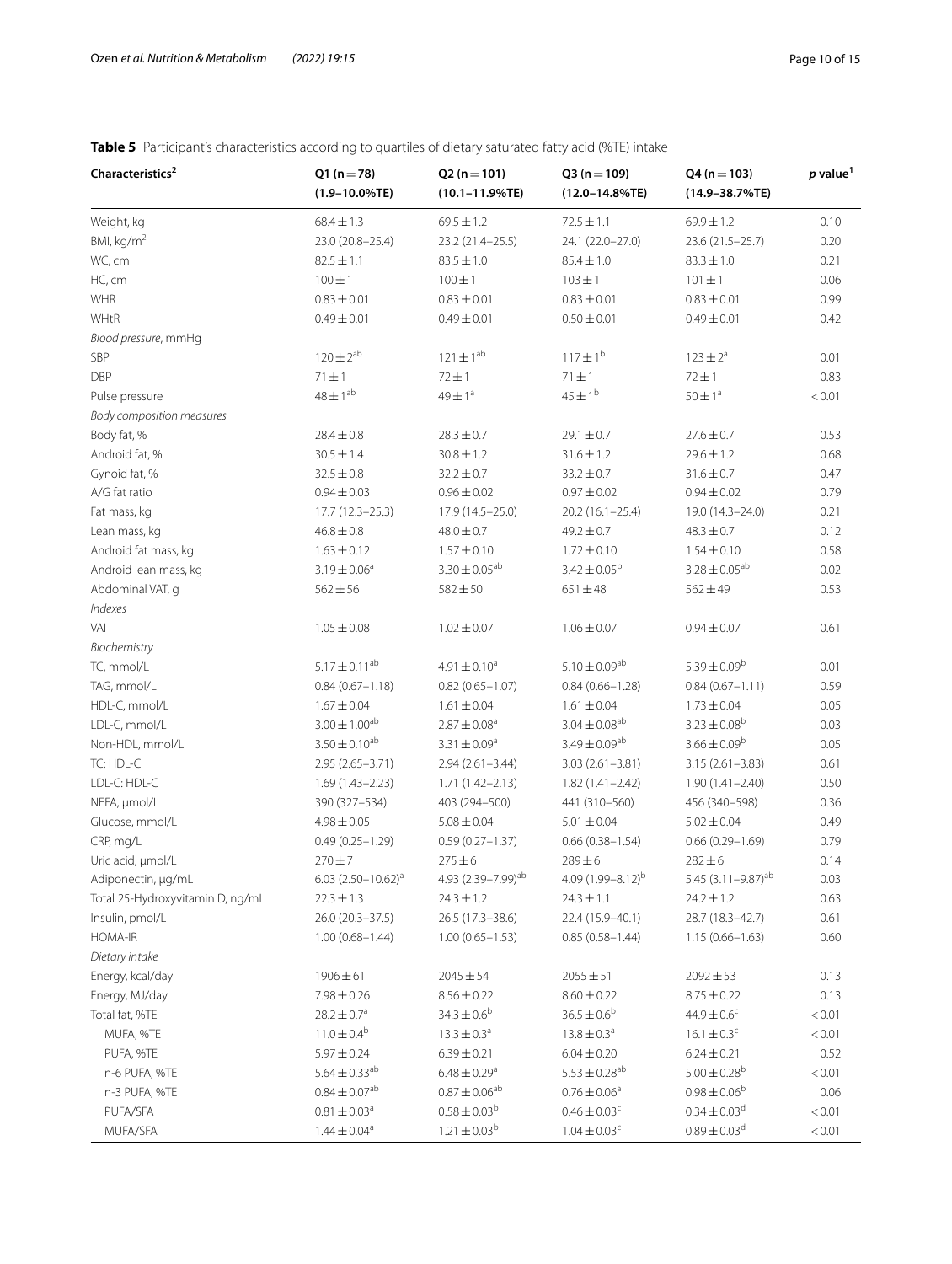| Characteristics <sup>2</sup>       | $Q1(n=78)$             | $Q2(n=101)$                  | $Q3(n=109)$                 | $Q4 (n = 103)$              | $p$ value <sup>1</sup> |
|------------------------------------|------------------------|------------------------------|-----------------------------|-----------------------------|------------------------|
|                                    | $(1.9 - 10.0\%$ TE)    | $(10.1 - 11.9\%$ TE)         | $(12.0 - 14.8\%$ TE)        | $(14.9 - 38.7\%$ TE)        |                        |
| Trans fat, %TE                     | $0.30(0.23 - 0.40)^a$  | $0.41(0.31-0.54)^b$          | $0.53(0.43 - 0.68)^c$       | $0.76(0.56 - 0.96)^d$       | < 0.01                 |
| Protein, %TE                       | 17.6 (14.7-20.5)       | 18.1 (15.7-20.9)             | $16.5(14.5-19.2)$           | $16.5(14.5 - 19.8)$         | 0.44                   |
| Carbohydrate, %TE                  | $54.1 \pm 1.1^{\rm b}$ | $47.3 \pm 0.9$ <sup>a</sup>  | $46.1 \pm 0.9^a$            | $37.7 + 0.9^{\circ}$        | < 0.01                 |
| Fiber (AOAC), g/day                | $27.3 \pm 1.0^a$       | $26.3 \pm 0.9$ <sup>ab</sup> | $23.8 \pm 0.8$ <sup>b</sup> | $20.5 \pm 0.8$ <sup>c</sup> | < 0.01                 |
| Total Sugars, %TE                  | $19.6 \pm 0.7$         | $18.9 \pm 0.6$               | $19.4 \pm 0.6$              | $17.1 \pm 0.6$              | 0.03                   |
| Physical activity level            |                        |                              |                             |                             |                        |
| Steps/day                          | 9786 (7583-12,573)     | 9153 (6883-11,523)           | 8937 (6876-11,973)          | 8177 (6715-11,206)          | 0.25                   |
| Energy expended (kcal/day)         | 296 (164-525)          | 265 (162-450)                | 249 (146-385)               | 231 (144-330)               | 0.16                   |
| Percentage time spent per day      |                        |                              |                             |                             |                        |
| Sedentary                          | $70.0 \pm 0.9$         | $69.7 \pm 0.8$               | $69.8 \pm 0.8$              | $70.1 \pm 0.8$              | 0.98                   |
| Performing light PA                | $25.0 \pm 0.8$         | $25.7 \pm 0.7$               | $25.6 \pm 0.7$              | $25.4 \pm 0.7$              | 0.89                   |
| Performing moderate to vigorous PA | $4.6(2.9-6.8)$         | $4.2(3.1-6.4)$               | $4.0(2.5-6.6)$              | $4.0(2.5-5.6)$              | 0.64                   |

## **Table 5** (continued)

*AOAC* Association of Ofcial Analytical Chemist, *CRP* C-reactive protein, *DBP* diastolic blood pressure, *HC* hip circumference, *HDL-C* high density lipoprotein cholesterol, *LDL-C* low density lipoprotein cholesterol, *MUFA* monounsaturated fatty acids, *NEFA* non-esterifed fatty acids, *PA* physical activity, *PUFA* polyunsaturated fatty acids, SFA saturated fatty acids, SBP systolic blood pressure, TC total cholesterol, TAG triacylglycerol, UA uric acid, VAI visceral adiposity index, WC waist circumference, WHR waist to hip ratio, *WHtR* waist to height ratio

1 Data were analysed by ANCOVA with age and sex as covariates and presented as estimated mariginal means±SE or median (interquartile range); *p*≤0.05 considered signifcant

<sup>2</sup> Sample sizes differ as follows: Blood pressure, Q1 n = 77, Q2 n = 101, Q3 n = 107, Q4 n = 103; body composition measures, Q1 n = 72, Q2 n = 91, Q3 n = 98, Q4 n = 94; VAI, Q1 n=78, Q2 n=99, Q3 n=103, Q4 n=103; biochemistry, Q1 n=78, Q2 n=100, Q3 n=106, Q4 n=103; NEFA, Q1 n=72, Q2 n=89, Q3 n=92, Q4 n=94; CRP,  $Q1$  n = 77,  $Q2$  n = 99,  $Q3$  n = 106,  $Q4$  n = 103; UA, adiponectin and 25-hydroxyvitamin D,  $Q1$  n =72,  $Q2$  n =90,  $Q3$  n =95,  $Q4$  n =94; insulin and HOMA-IR,  $Q1$  n = 52, Q2 n = 71, Q3 n = 67, Q4 n = 69; dietary intake, Q1 n = 78, Q2 n = 101, Q3 n = 109, Q4 n = 103; physical activity, Q1 n = 69, Q2 n = 80, Q3 n = 84, Q4 n = 85; steps/day,  $Q1$  n = 66, Q2 n = 77, Q3 n = 77, Q4 n = 81

concentrations [[43\]](#page-13-23) and in this cohort those with the highest SFA intakes also had higher total fat and MUFA intakes. However, this would not necessarily represent a higher intake of plant-based MUFA-rich foods and oils, as animal products are also a rich source of both SFAs and MUFAs. Similarly, increasing trans-fat intake across quartiles of dietary SFA might be due to the major dietary sources of trans-fats being high in dietary SFA [[44\]](#page-13-24). Participants consuming on average 8%TE SFA (Q1) also had the highest carbohydrate intake (54.1%TE), which exceeded the recommended intake of 45–50%TE. It is clear from literature that replacing SFA with carbohydrate can increase fasting TAG and lower HDL-C concentrations in some population sub-groups  $[45, 46]$  $[45, 46]$  $[45, 46]$  $[45, 46]$ . Moreover, Hooper et al.  $[4]$  $[4]$  reported no effect of replacing SFA with carbohydrate on CVD events and mortality in a systematic review and meta-analysis of 6 randomized controlled trials, while Schwab et al. [\[2](#page-12-1)] reported an increased risk of CVD outcomes in a systematic review of prospective cohort studies. Therefore, our contradictory results may be due to the higher carbohydrate intakes in the quartile which met the SFA dietary recommendation for CVD risk reduction (Q1). Interestingly, although Q2 consumed more carbohydrate than Q4, their fber consumption was higher which might have positively infuenced blood cholesterol concentrations  $[47]$  $[47]$  $[47]$ . This could suggest that the

positive association of high-fat, low SFA diets on lipid risk markers might also be dependent on other dietary macronutrients and overall dietary pattern [[48](#page-13-28)].

The observation that dietary SFA intake was independently associated with the fasting LDL-C concentration may be related to the impact of dietary fatty acids on LDL particle clearance. Animal and in vitro studies have suggested that dietary SFAs increase LDL-C via a downregulation in the number and expression of the hepatic LDL receptor (LDL-R)  $[49-51]$  $[49-51]$  $[49-51]$ . Although the mechanisms are still not totally understood, animal studies have provided evidence that dietary fat quality afects the LDL-R at the molecular level potentially through its efect on mRNA expression [\[52](#page-13-31)]. A possible explanation is that dietary SFAs lower the esterifcation of cholesterol in the liver by inhibiting the cholesterol esterifying enzyme acyl-CoA: cholesterol acyltransferase (ACAT), leading to increased free cholesterol accumulation which then suppress the activity of transcription factors such as sterol regulatory elementbinding proteins and liver X receptor, downregulating LDL-R gene expression  $[52–54]$  $[52–54]$  $[52–54]$ . In contrast, a recent study showed an increase in hepatic expression of ACAT-2 in mice fed short-term with a high SFA diet and in HepG2 cells treated with 0.5 mmol/l and 1 mmol/l palmitic acid for 14 h [\[55](#page-13-33)]. Furthermore, it has been argued in another study in hamsters that increased ACAT activity may result in the formation of larger cholesterol ester enriched very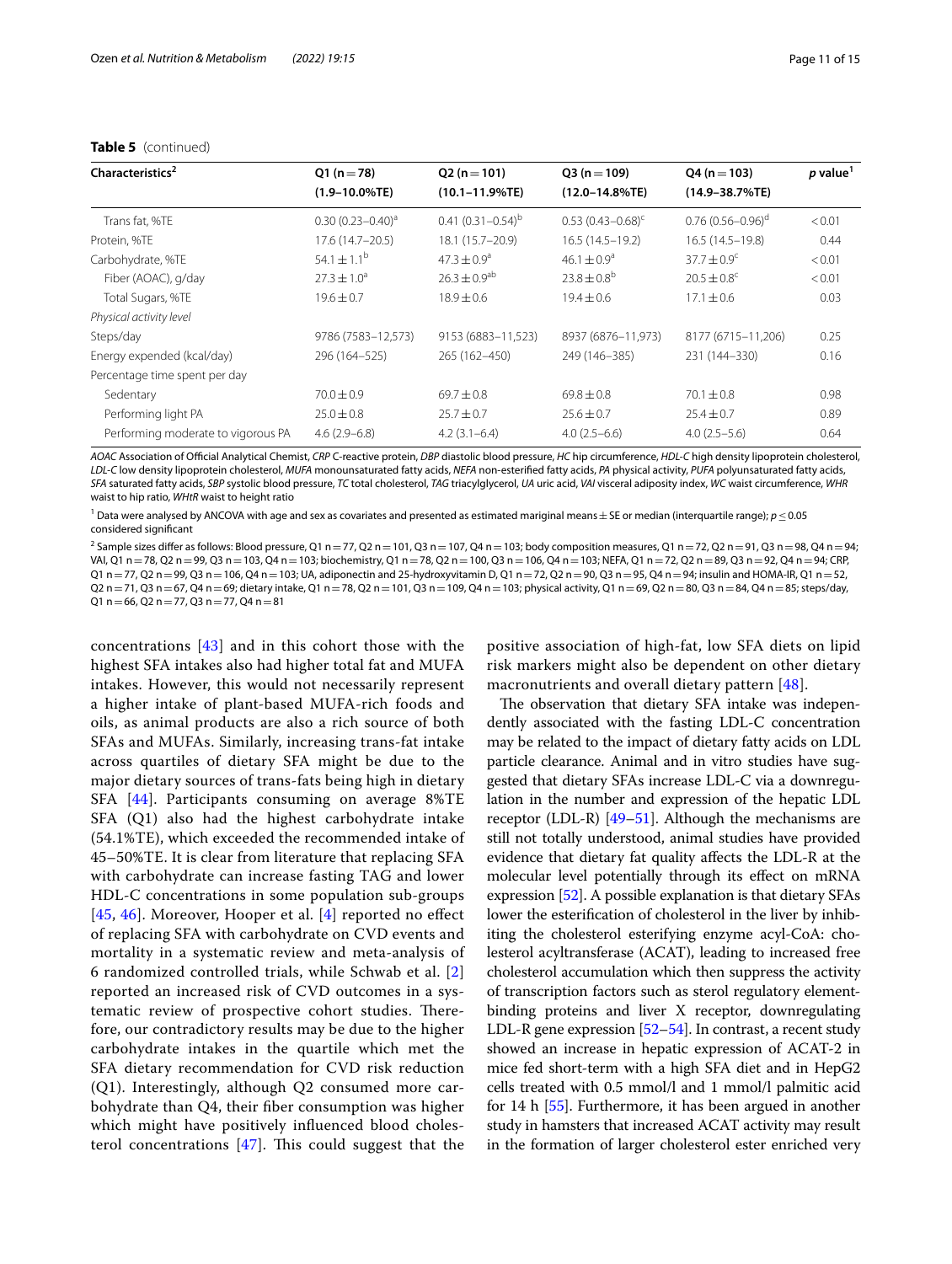low-density lipoprotein (VLDL) particles which may be the reason for increased LDL-C concentrations. The authors discussed that the efect of dietary fat composition on circulating cholesterol concentration might be via increased hepatic lipoprotein secretion rather than clearance [[56](#page-13-34)]. Findings from an in vitro study conducted in HepG2 cells suggested that enrichment of VLDL particles with apoE following a meal rich in dietary SFA could lead to greater competition with LDL for hepatic LDL-R uptake [[57](#page-13-35)]. However, these fndings are from cell or animal studies, so there is a need for further studies in humans to understand the mechanisms behind the association between dietary SFAs and LDL-C concentrations.

Higher intakes of dietary SFAs have been suggested to be associated with abdominal fat accumulation, increasing CVD risk [\[23](#page-13-4)]. In contrast to some studies [[23](#page-13-4), [25](#page-13-5), [58–](#page-13-36)[60](#page-13-37)], we found no relationship between body fat distribution including abdominal VAT mass and SFA intake in this study. However, our fndings are consistent with Greenfeld et al. [[61\]](#page-13-38) who reported a lack of association between adiposity and dietary fat composition in their cross-sectional study in 334 female twins. This discrepancy between studies might be due to the diference in participant characteristics, study design or methods used for dietary and body composition assessments. Surprisingly, android lean mass was highest in  $Q3$ . This finding might be associated with their low carbohydrate, high SFA diet, which has previously been reported to increase lean mass, but this has only been observed in diets with high protein intakes  $(20-30\sqrt{TE})$  [[62](#page-14-0)-64]. Therefore, although abdominal VAT mass explained 7% of variability in LDL-C, it was not found to be diferent across dietary SFA quartiles. These findings suggest that dietary SFAs and abdominal VAT may impact on LDL-C via different mechanisms.

Body fat distribution, especially abdominal VAT accumulation, has been associated with CVD risk independent of BMI, while gynoid fat is thought to be protective against metabolic diseases [[65](#page-14-2), [66\]](#page-14-3). In the current study, fasting blood lipids (TC, TAG and LDL-C) which are established CVD risk markers, were positively associated with body fat distribution measures, including abdominal VAT mass, which confrms previous studies [\[67](#page-14-4)]. Furthermore, we found the TC: HDL-C ratio to explain the largest proportion of variability in abdominal VAT mass between individuals, which highlights the importance of body fat distribution in relation to CVD risk.

One proposed link between abdominal VAT and CVD is chronic and systemic infammation, which may occur due to impaired adipocyte diferentiation [[68\]](#page-14-5). People with VAT accumulation have been shown to have hypertrophic dysfunctional adipocytes which release proinfammatory factors. Due to the location of abdominal

VAT, these pro-infammatory factors can enter the liver via the portal vein and increase glucose production leading to insulin resistance, which plays a role in the devel-opment of CVD [\[69\]](#page-14-6). In agreement, our study showed independent associations between CRP and HOMA-IR with abdominal VAT mass, supporting previous studies showing that increased abdominal VAT leads to development of pro-infammatory state and insulin resistance [[70](#page-14-7)]. Moreover, adipocyte hypertrophy is related to decreased adiponectin levels which has been associated with increased CVD incidence [[71](#page-14-8), [72](#page-14-9)]. In line with this, in our study, adiponectin levels were negatively correlated with abdominal VAT mass and were higher in women, who were shown to have lower abdominal VAT mass compared to men. Therefore, our findings lend support to the previously reported potential mechanisms for abdominal VAT mass and CVD risk.

Strengths of this study include the large sample size, the use of DXA scans to accurately measure body fat distribution and the use of detailed dietary and physical activity assessment. Moreover, compared to the results from the current National Diet and Nutrition Survey, the dietary intake of our cohort compared closely with this representative UK population [[73](#page-14-10)]. Several limitations need consideration. First, our study cannot investigate cause and efect relationship due to its observational, cross-sectional design. Furthermore, dietary intake was self-reported using a 4-day weighed food diary, therefore measurement errors are inevitable. A further limitation is that participants can under and overestimate their food intake. We have tried to address this limitation by removing the under  $(n=2)$  and over  $(n=3)$  reporters from the dataset for dietary analysis. In addition, as it is not always possible to exactly match the food from volunteer's diet diary with the food composition databases available, this may have infuenced the dietary analysis data. Moreover, as limited data are available for n-3 and n-6 PUFA on the current UK food composition databases, these dietary data should be interpreted with caution. Furthermore, dietary SFA was assessed as a single nutrient instead of the food matrix (e.g., dairy and red meat), type (e.g., palmitic and stearic acid) or source (e.g., animal or plant sources) of SFA, which may modify its effect on disease risk markers. Lastly, our study attracted individuals with a predominately normal BMI and higher physical activity level than the average UK population, therefore, it may be difficult to translate our results to the general population.

In conclusion, the fndings from this cross-sectional study indicate that both dietary SFA (%TE) and abdominal VAT mass were important determinants of the fasting LDL-C concentration. However, the lack of dose dependent relationships between quartiles of dietary SFA intake with abdominal VAT mass and LDL-C suggests that diferent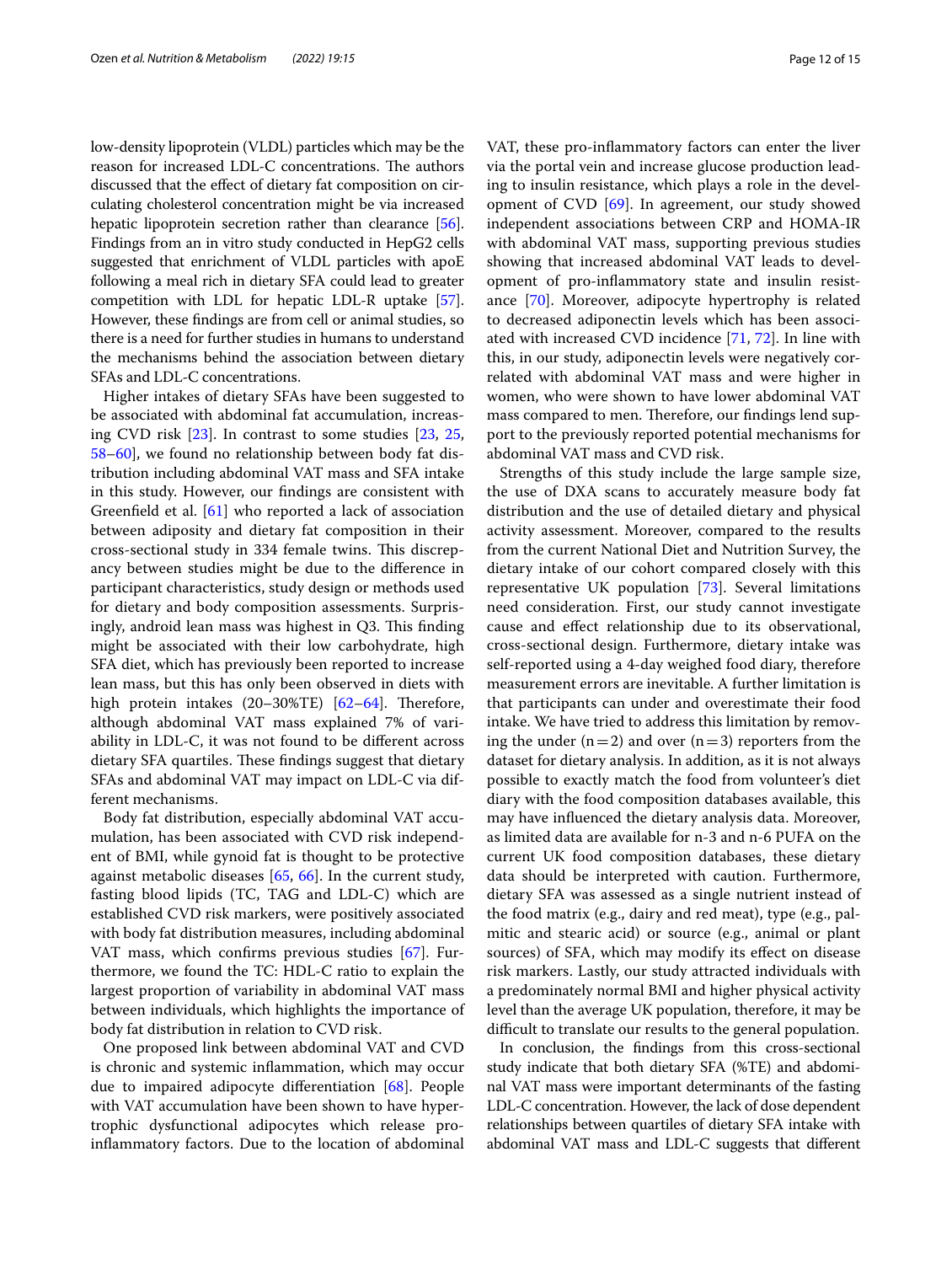mechanisms of action may exist for their impact on LDL. Therefore, further studies are needed to determine the impact of the types and sources of dietary SFA, and their relationship to abdominal obesity and CVD risk.

## **Abbreviations**

ACAT: Acyl-CoA: cholesterol acyltransferase; A/G fat ratio: Android to gynoid fat ratio; BMI: Body mass index; CRP: C-reactive protein; CVD: Cardiovascular disease; DBP: Diastolic blood pressure; DXA: Dual x-ray absorptiometry; EE<sub>PA</sub>: Mean energy expenditure from physical activity; GGT: Gamma-glutamyl transferase; HDL-C: High-density lipoprotein cholesterol; HOMA-IR: Homeostatic model assessment for insulin resistance; LDL-C: Low density lipoprotein cholesterol; MUFA: Monounsaturated fatty acids; NEFA: Non-esterifed fatty acids; PUFA: Polyunsaturated fatty acids; SFA: Saturated fatty acid; SBP: Systolic blood pressure; TAG: Triacylglycerol; TC: Total cholesterol; VAT: Visceral adipose tissue; VAI: Visceral adiposity index; VLDL: Very low density lipoprotein; WC: Waist circumference; WHR: Waist to hip ratio; WHtR: Waist to height ratio; 25(OH)D: 25 Hydroxy vitamin D.

## **Supplementary Information**

The online version contains supplementary material available at [https://doi.](https://doi.org/10.1186/s12986-022-00650-y) [org/10.1186/s12986-022-00650-y.](https://doi.org/10.1186/s12986-022-00650-y)

<span id="page-12-14"></span>Additional file 1: Table S1. Spearman's correlation coefficients (r<sub>c</sub>) for the relationship between circulating cardiovascular disease risk markers and dietary macronutrient intakes in the whole group. **Table S2.** Spearman's correlation coefficients  $(r<sub>c</sub>)$  for the relationship between circulating cardiovascular disease risk markers and dietary macronutrient intakes in men and women. **Table S3.** Spearman's correlation coefficients (r<sub>s</sub>) for the relationship between DXA body composition measurements with CVD risk factors and dietary macronutrients in men and women.

#### **Acknowledgements**

We thank the research participants in this study and the BSc students (Hannah Ford, Liz Grey, Louise Hunter, Tsz Lau, Annie Yee Chi Poh, Rachel Pyle, Eleanor Reed, Elinor Reed, Elizabeth Stockton), MSc students (Emily Hampton, Shunying (Sharon) Huo, Juanjie Jiang, Hannah Kenney, Fatima Keshta, Shihui Liu, Natalie Lord, Ayo Ogunye, Rayan Saleh, Henry Tellwright, Lingjie Xu) and placement students (Nikki Drummond and Rebecca Finlay) for their contribution to participant recruitment and assisting with screening and study visits, sample processing and analysis. We also thank clinical unit managers Jan Luff and Sarah Hargreaves for help with recruitment and Dr. Oonagh Markey for advice on the activity monitor data collection and analysis. EO was supported by The Republic of Turkey Ministry of National Education (Ph.D. studentship).

#### **Authors' contributions**

The author responsibilities were as follows—K.G.J. and J.A.L. designed the study; E.O., R.M., S.K. and K.G.J. conducted research; MW provided advice on dietary analysis; E.O. analysed data; E.O. wrote the manuscript under the guidance of K.G.J. and J.A.L. K.G.J. had primary responsibility for fnal content. All the authors read and approved the fnal manuscript.

#### **Funding**

Not applicable.

### **Availability of data and materials**

The datasets used and/or analysed during the current study are available from the corresponding author on reasonable request.

#### **Declarations**

#### **Ethics approval and consent to participate**

The NHS and University of Reading Research Ethics Committees (reference numbers 14/SC/1095 and 13/55, respectively) both gave a favorable ethical opinion for conduct.

#### **Consent for publication**

Not applicable.

## **Competing interests**

The authors declare that they have no competing interests.

Received: 15 November 2021 Accepted: 31 January 2022

#### **References**

- <span id="page-12-0"></span>Penson PE, Pirro M, Banach M. LDL-C: lower is better for longer-even at low risk. BMC Med. 2020;18(1):320.
- <span id="page-12-1"></span>2. Schwab U, Lauritzen L, Tholstrup T, Haldorssoni T, Riserus U, Uusitupa M, et al. Efect of the amount and type of dietary fat on cardiometabolic risk factors and risk of developing type 2 diabetes, cardiovascular diseases, and cancer: a systematic review. Food Nutr Res. 2014;58:25145.
- <span id="page-12-2"></span>3. Mensink RP, Katan MB. Efect of dietary fatty acids on serum lipids and lipoproteins. A meta-analysis of 27 trials. Arterioscler Thromb. 1992;12(8):911–9.
- <span id="page-12-3"></span>4. Hooper L, Martin N, Abdelhamid A, Davey Smith G. Reduction in saturated fat intake for cardiovascular disease. Cochrane Database Syst Rev. 2020;5:Cd011737.
- <span id="page-12-4"></span>5. The Scientifc Advisory Committee on Nutrition (SACN) report on saturated fats and health. 2019.
- <span id="page-12-5"></span>6. Dehghan M, Mente A, Zhang X, Swaminathan S, Li W, Mohan V, et al. Associations of fats and carbohydrate intake with cardiovascular disease and mortality in 18 countries from fve continents (PURE): a prospective cohort study. Lancet. 2017;390(10107):2050–62.
- 7. Harcombe Z, Baker JS, DiNicolantonio JJ, Grace F, Davies B. Evidence from randomised controlled trials does not support current dietary fat guidelines: a systematic review and meta-analysis. Open heart. 2016;3(2):e000409.
- <span id="page-12-6"></span>8. Chowdhury R, Warnakula S, Kunutsor S, Crowe F, Ward HA, Johnson L, et al. Association of dietary, circulating, and supplement fatty acids with coronary risk: a systematic review and meta-analysis. Ann Intern Med. 2014;160(6):398–406.
- <span id="page-12-7"></span>9. Hruby A, Hu FB. The epidemiology of obesity: a big picture. Pharmacoeconomics. 2015;33(7):673–89.
- <span id="page-12-8"></span>10. Ng M, Fleming T, Robinson M, Thomson B, Graetz N, Margono C, et al. Global, regional, and national prevalence of overweight and obesity in children and adults during 1980–2013: a systematic analysis for the Global Burden of Disease Study 2013. Lancet. 2014;384(9945):766–81.
- <span id="page-12-9"></span>11. Zhang Y, Liu J, Yao J, Ji G, Qian L, Wang J, et al. Obesity: pathophysiology and intervention. Nutrients. 2014;6(11):5153–83.
- <span id="page-12-10"></span>12. Neeland IJ, Ayers CR, Rohatgi AK, Turer AT, Berry JD, Das SR, et al. Associations of visceral and abdominal subcutaneous adipose tissue with markers of cardiac and metabolic risk in obese adults. Obesity. 2013;21(9):E439–47.
- 13. Liu J, Fox CS, Hickson DA, May WD, Hairston KG, Carr JJ, et al. Impact of abdominal visceral and subcutaneous adipose tissue on cardiometabolic risk factors: the Jackson Heart study. J Clin Endocrinol Metab. 2010;95(12):5419–26.
- 14. Matsushita Y, Nakagawa T, Yamamoto S, Takahashi Y, Yokoyama T, Noda M, et al. Associations of visceral and subcutaneous fat areas with the prevalence of metabolic risk factor clustering in 6,292 Japanese individuals: the Hitachi Health Study. Diabetes Care. 2010;33(9):2117–9.
- <span id="page-12-11"></span>15. Shah RV, Murthy VL, Abbasi SA, Blankstein R, Kwong RY, Goldfne AB, et al. Visceral adiposity and the risk of metabolic syndrome across body mass index: the MESA Study. JACC Cardiovasc Imaging. 2014;7(12):1221–35.
- <span id="page-12-12"></span>16. Maki KC, Kritsch K, Foley S, Soneru I, Davidson MH. Age-dependence of the relationship between adiposity and serum low density lipoprotein cholesterol in men. J Am Coll Nutr. 1997;16(6):578–83.
- 17. Luo Y, Ma X, Shen Y, Hao Y, Hu Y, Xiao Y, et al. Positive relationship between serum low-density lipoprotein cholesterol levels and visceral fat in a Chinese nondiabetic population. PloS one. 2014;9(11):e112715-e.
- <span id="page-12-13"></span>18. Klop B, Elte JWF, Cabezas MC. Dyslipidemia in obesity: mechanisms and potential targets. Nutrients. 2013;5(4):1218–40.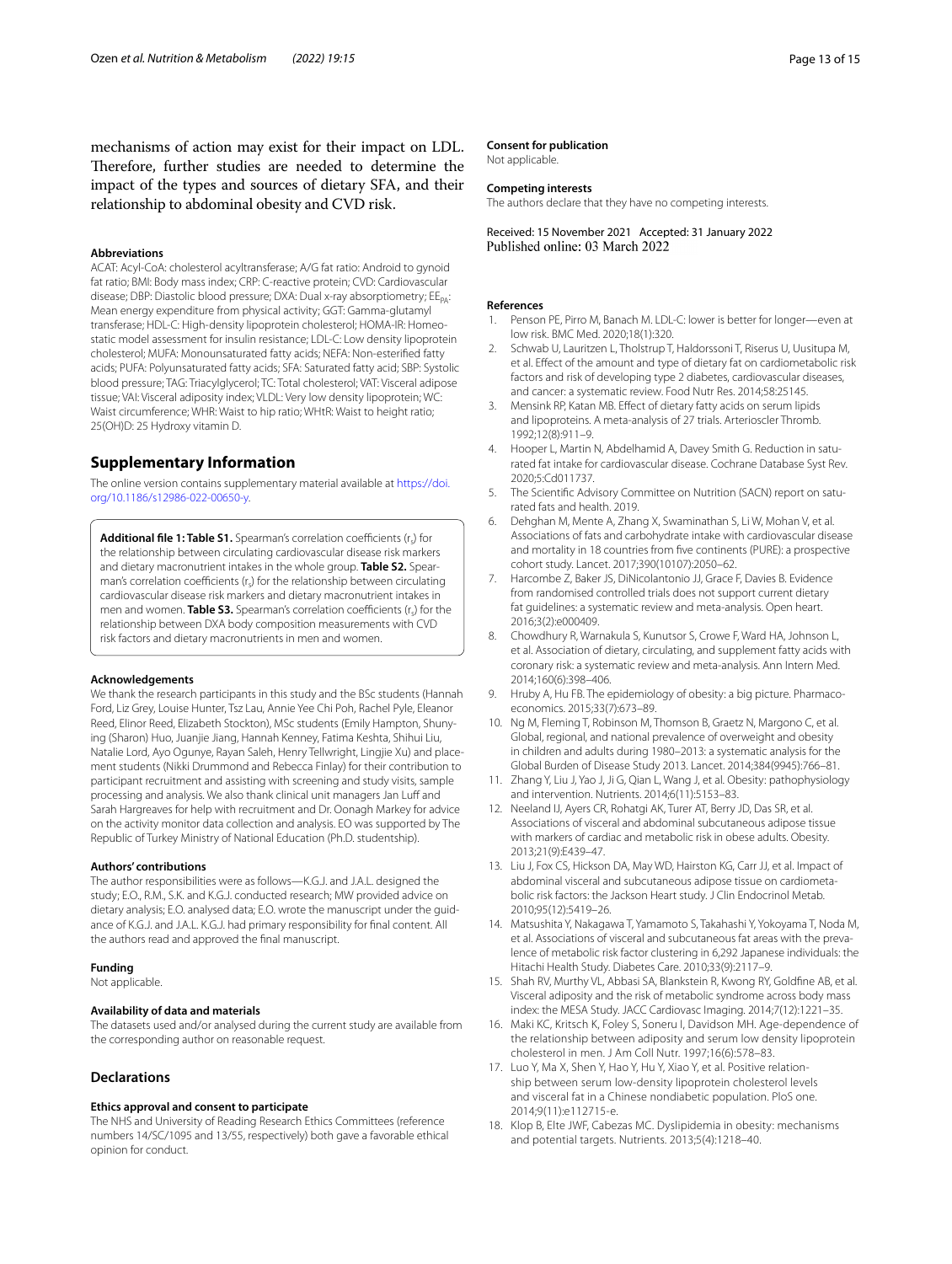- <span id="page-13-0"></span>19. Zeng Q, Dong S-Y, Sun X-N, Xie J, Cui Y. Percent body fat is a better predictor of cardiovascular risk factors than body mass index. Braz J Med Biol Res Revista brasileira de pesquisas medicas e biologicas. 2012;45(7):591–600.
- <span id="page-13-1"></span>20. Goh LGH, Dhaliwal SS, Welborn TA, Lee AH, Della PR. Anthropometric measurements of general and central obesity and the prediction of cardiovascular disease risk in women: a cross-sectional study. BMJ Open. 2014;4(2):e004138.
- <span id="page-13-2"></span>21. He X, Li Z, Tang X, Zhang L, Wang L, He Y, et al. Age- and sex-related differences in body composition in healthy subjects aged 18 to 82 years. Medicine. 2018;97(25):e11152-e.
- <span id="page-13-3"></span>22. Álvarez-Pérez J, Sánchez-Villegas A, Díaz-Benítez EM, Ruano-Rodríguez C, Corella D, Martínez-González M, et al. Infuence of a Mediterranean dietary pattern on body fat distribution: results of the PREDIMED-Canarias Intervention Randomized Trial. J Am Coll Nutr. 2016;35(6):568–80.
- <span id="page-13-4"></span>23. Rosqvist F, Iggman D, Kullberg J, Jonathan Cedernaes J, Johansson H-E, Larsson A, et al. Overfeeding polyunsaturated and saturated fat causes distinct effects on liver and visceral fat accumulation in humans. Diabetes. 2014;63:2356–68.
- 24. Bjermo H, Iggman D, Kullberg J, Dahlman I, Johansson L, Persson L, et al. Efects of n-6 PUFAs compared with SFAs on liver fat, lipoproteins, and infammation in abdominal obesity: a randomized controlled trial. Am J Clin Nutr. 2012;95(5):1003–12.
- <span id="page-13-5"></span>25. Summers LK, Fielding BA, Bradshaw HA, Ilic V, Beysen C, Clark ML, et al. Substituting dietary saturated fat with polyunsaturated fat changes abdominal fat distribution and improves insulin sensitivity. Diabetologia. 2002;45(3):369–77.
- <span id="page-13-6"></span>26. Flock MR, Green MH, Kris-Etherton PM. Efects of adiposity on plasma lipid response to reductions in dietary saturated fatty acids and cholesterol. Adv Nutr. 2011;2(3):261–74.
- <span id="page-13-7"></span>27. Amato MC, Giordano C. Visceral Adiposity Index: an indicator of adipose tissue dysfunction. Int J Endocrinol. 2014;2014:730827.
- <span id="page-13-8"></span>28. VanItallie TB, Yang MU, Heymsfield SB, Funk RC, Boileau RA. Heightnormalized indices of the body's fat-free mass and fat mass: potentially useful indicators of nutritional status. Am J Clin Nutr. 1990;52(6):953–9.
- <span id="page-13-9"></span>29. Nelson M, Atkinson M, Meyer J. A photographic atlas of food portion sizes. London: MAFF Publications; 1997.
- <span id="page-13-10"></span>30. Willett W. Nutritional epidemiology. Oxford: Oxford University Press; 2012.
- <span id="page-13-11"></span>31. Markey O, Le Jeune J, Lovegrove JA. Energy compensation following consumption of sugar-reduced products: a randomized controlled trial. Eur J Nutr. 2016;55(6):2137–49.
- <span id="page-13-12"></span>32. Celis-Morales CA, Perez-Bravo F, Ibañez L, Salas C, Bailey ME, Gill JM. Objective vs. self-reported physical activity and sedentary time: efects of measurement method on relationships with risk biomarkers. PloS one. 2012;7(5):e36345.
- <span id="page-13-13"></span>33. Troiano RP, Berrigan D, Dodd KW, Mâsse LC, Tilert T, McDowell M. Physical activity in the United States measured by accelerometer. Med Sci Sports Exerc. 2008;40(1):181–8.
- <span id="page-13-14"></span>34. Freedson PS, Melanson E, Sirard J. Calibration of the Computer Science and Applications, Inc. accelerometer. Med Sci Sports Exerc. 1998;30(5):777–81.
- <span id="page-13-15"></span>35. Friedewald WT, Levy RI, Fredrickson DS. Estimation of the concentration of low-density lipoprotein cholesterol in plasma, without use of the preparative ultracentrifuge. Clin Chem. 1972;18(6):499–502.
- <span id="page-13-16"></span>36. Matthews DR, Hosker JP, Rudenski AS, Naylor BA, Treacher DF, Turner RC. Homeostasis model assessment: insulin resistance and beta-cell function from fasting plasma glucose and insulin concentrations in man. Diabetologia. 1985;28(7):412–9.
- <span id="page-13-17"></span>37. Siri-Tarino PW, Sun Q, Hu FB, Krauss RM. Saturated fatty acids and risk of coronary heart disease: modulation by replacement nutrients. Curr Atheroscler Rep. 2010;12(6):384–90.
- <span id="page-13-18"></span>38. Mente A, Dehghan M, Rangarajan S, McQueen M, Dagenais G, Wielgosz A, et al. Association of dietary nutrients with blood lipids and blood pressure in 18 countries: a cross-sectional analysis from the PURE study. Lancet Diabetes Endocrinol. 2017;5(10):774–87.
- <span id="page-13-19"></span>39. Swiger KJ, Martin SS, Blaha MJ, Toth PP, Nasir K, Michos ED, et al. Narrowing sex diferences in lipoprotein cholesterol subclasses following mid-life: the very large database of lipids (VLDL-10B). J Am Heart Assoc. 2014;3(2):e000851.
- <span id="page-13-20"></span>40. Zhang P, Su Q, Ye X, Guan P, Chen C, Hang Y, et al. Trends in LDL-C and Non-HDL-C Levels with Age. Aging Dis. 2020;11(5):1046–57.
- <span id="page-13-21"></span>41. Poppitt SD. Cow's milk and dairy consumption: is there now consensus for cardiometabolic health? Front Nutr. 2020;7(277).
- <span id="page-13-22"></span>42. RP M. Efects of saturated fatty acids on serum lipids and lipoproteins: a systematic review and regression analysis. Geneva (Switzerland). 2016. [https://apps.who.int/iris/bitstream/handle/10665/246104/9789241565](https://apps.who.int/iris/bitstream/handle/10665/246104/9789241565349-eng.pdf) [349-eng.pdf.](https://apps.who.int/iris/bitstream/handle/10665/246104/9789241565349-eng.pdf) Accessed 31 Aug 2021.
- <span id="page-13-23"></span>43. Briggs MA, Petersen KS, Kris-Etherton PM. Saturated fatty acids and cardiovascular disease: replacements for saturated fat to reduce cardiovascular risk. Healthcare (Basel). 2017;5(2):72.
- <span id="page-13-24"></span>44. Dhaka V, Gulia N, Ahlawat KS, Khatkar BS. Trans fats-sources, health risks and alternative approach—a review. J Food Sci Technol. 2011;48(5):534–41.
- <span id="page-13-25"></span>45. Mensink RP, Zock PL, Kester AD, Katan MB. Efects of dietary fatty acids and carbohydrates on the ratio of serum total to HDL cholesterol and on serum lipids and apolipoproteins: a meta-analysis of 60 controlled trials. Am J Clin Nutr. 2003;77(5):1146–55.
- <span id="page-13-26"></span>46. Micha R, Mozaffarian D. Saturated fat and cardiometabolic risk factors, coronary heart disease, stroke, and diabetes: a fresh look at the evidence. Lipids. 2010;45(10):893–905.
- <span id="page-13-27"></span>47. Surampudi P, Enkhmaa B, Anuurad E, Berglund L. Lipid lowering with soluble dietary fber. Curr Atheroscler Rep. 2016;18(12):75.
- <span id="page-13-28"></span>48. Jakobsen MU, O'Reilly EJ, Heitmann BL, Pereira MA, Balter K, Fraser GE, et al. Major types of dietary fat and risk of coronary heart disease: a pooled analysis of 11 cohort studies. Am J Clin Nutr. 2009;89(5):1425–32.
- <span id="page-13-29"></span>49. Woollett LA, Spady DK, Dietschy JM. Saturated and unsaturated fatty acids independently regulate low density lipoprotein receptor activity and production rate. J Lipid Res. 1992;33(1):77–88.
- 50. Mustad VA, Ellsworth JL, Cooper AD, Kris-Etherton PM, Etherton TD. Dietary linoleic acid increases and palmitic acid decreases hepatic LDL receptor protein and mRNA abundance in young pigs. J Lipid Res. 1996;37(11):2310–23.
- <span id="page-13-30"></span>51. Hazarika A, Kalita H, Kalita MC, Devi R. Withdrawal from high-carbohydrate, high-saturated-fat diet changes saturated fat distribution and improves hepatic low-density-lipoprotein receptor expression to ameliorate metabolic syndrome in rats. Nutrition. 2017;38:95–101.
- <span id="page-13-31"></span>52. Horton JD, Cuthbert JA, Spady DK. Dietary fatty acids regulate hepatic low density lipoprotein (LDL) transport by altering LDL receptor protein and mRNA levels. J Clin Investig. 1993;92(2):743–9.
- 53. Spady DK, Woollett LA, Dietschy JM. Regulation of plasma LDL-cholesterol levels by dietary cholesterol and fatty acids. Annu Rev Nutr. 1993;13:355–81.
- <span id="page-13-32"></span>54. Cheema SK, Agellon LB. Metabolism of cholesterol is altered in the liver of C3H mice fed fats enriched with diferent C-18 fatty acids. J Nutr. 1999;129(9):1718–24.
- <span id="page-13-33"></span>55. Zhu-qin Z, Hou-zao C, Rui-feng Y, Ran Z, Yu-yan J, Yang X, et al. Regulation of acyl-coenzyme A: cholesterol acyltransferase 2 expression by saturated fatty acids. Chin Med Sci J Chung-kuo i hsueh k'o hsueh tsa chih. 2010;25(4):222–7.
- <span id="page-13-34"></span>56. Lee J-Y, Carr TP. Dietary fatty acids regulate Acyl-CoA: cholesterol acyltransferase and cytosolic cholesteryl ester hydrolase in hamsters. J Nutr. 2004;134(12):3239–44.
- <span id="page-13-35"></span>57. Jackson KG, Maitin V, Leake DS, Yaqoob P, Williams CM. Saturated fatinduced changes in Sf 60–400 particle composition reduces uptake of LDL by HepG2 cells. J Lipid Res. 2006;47(2):393–403.
- <span id="page-13-36"></span>58. Fernandez de la Puebla RA, Fuentes F, Perez-Martinez P, Sanchez E, Paniagua JA, Lopez-Miranda J, et al. A reduction in dietary saturated fat decreases body fat content in overweight, hypercholesterolemic males. Nutr Metab Cardiovasc Dis. 2003;13(5):273–7.
- 59. Kahleova H, Hlozkova A, Fleeman R, Fletcher K, Holubkov R, Barnard ND. Fat quantity and quality, as part of a low-fat, vegan diet, are associated with changes in body composition, insulin resistance, and insulin secretion. A 16-week randomized controlled trial. Nutrients. 2019;11(3):615.
- <span id="page-13-37"></span>60. Piers LS, Walker KZ, Stoney RM, Soares MJ, O'Dea K. Substitution of saturated with monounsaturated fat in a 4-week diet afects body weight and composition of overweight and obese men. Br J Nutr. 2003;90(3):717–27.
- <span id="page-13-38"></span>61. Greenfeld JR, Samaras K, Jenkins AB, Kelly PJ, Spector TD, Campbell LV. Moderate alcohol consumption, dietary fat composition, and abdominal obesity in women: evidence for gene-environment interaction. J Clin Endocrinol Metab. 2003;88(11):5381–6.